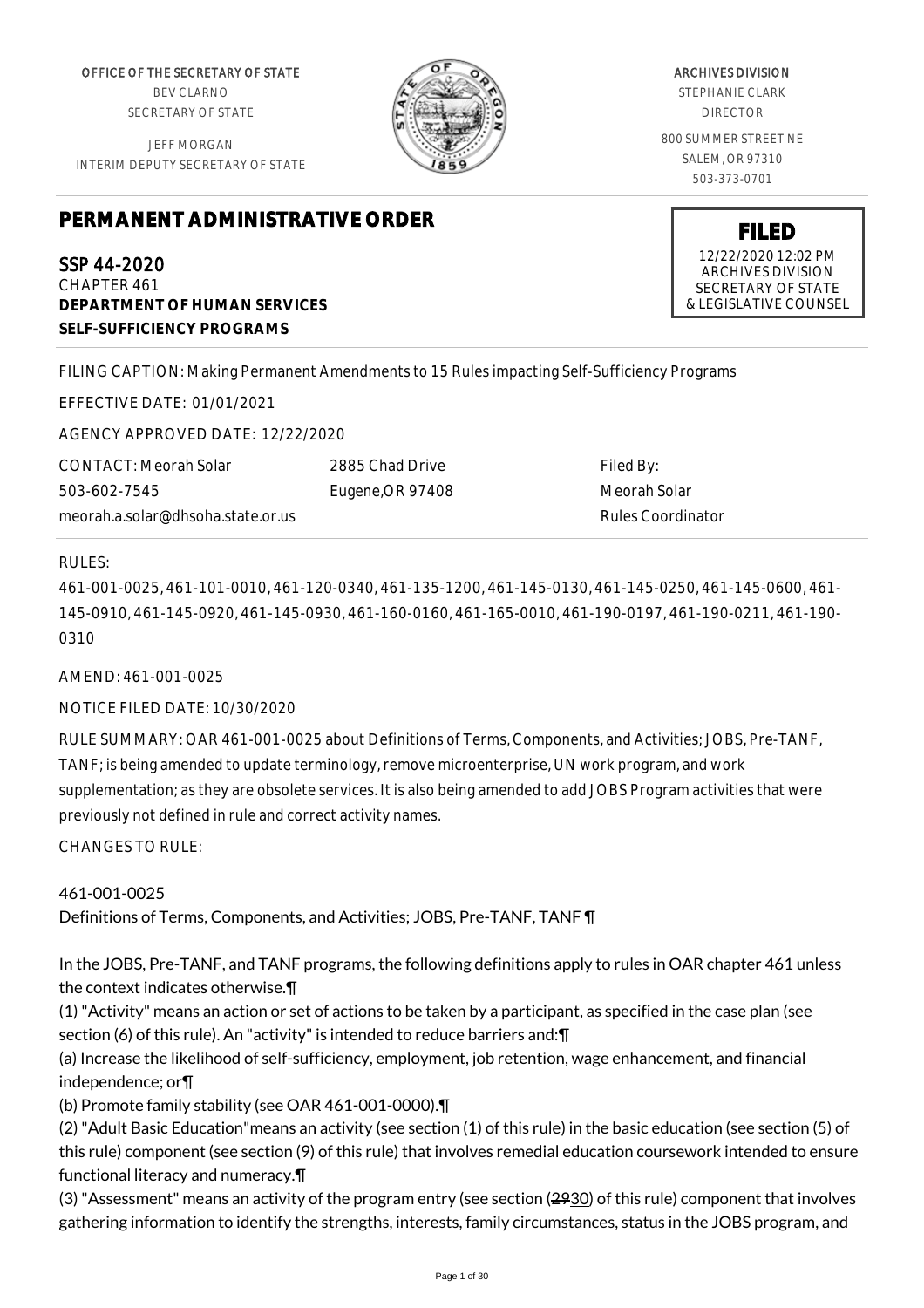vocational aptitudes and preferences of the participant and to mutually determine an employment goal, the level of engagement of the participant in the JOBS program, and which support services (see section (357) of this rule) are needed. This activity includes providing screenings and evaluations (if appropriate) to determine the level of engagement, accommodation, and modification for the participant in the JOBS program. The screenings include, but are not limited to, physical and mental health needs, substance use, domestic violence (see OAR 461-001- 0000), and learning needs.¶

(4) "Barrier" means a personal condition or circumstance that reduces the likelihood the participant will become employed or the ability of the participant to engage in an activity listed in the case plan.¶

(5) "Basic education" means a component intended to ensure functional literacy for all JOBS participants. "Basic education" activities are high school attendance, English as a second language learner (see section (15) of this rule) instruction, job skills training (see section (21) of this rule), adult basic education (see section (2) of this rule) instruction, and services that result in obtaining a general equivalency diploma (GED). The component is discussed in OAR 461-190-0171 and 461-190-0181.¶

(6) "Case plan" (also known as a personal development plan) means a written outline, developed in partnership by the participant and family coach, with input from community partners as appropriate, listing activities and goals for the individual. The "case plan" also identifies the support service payments, accommodations, and modifications to help the participant complete the plan. The DHS 1543 - Domestic Violence Assistance Agreement - is the "case plan" for participants with safety concerns about domestic violence.¶

(7) "Child Health & Developmentactivities" means an activity that enables participants to gain skills in successful parenting, balancing work and family, and contributing to the well-being and health of the child (see OAR 461- 001-0000).¶

(8) "Community service program" means an activity in the unpaid employment (see section (3840) of this rule) component in which the participant works without pay at a job site to enhance the likelihood the participant will become employed and perform work for the direct benefit of the community. This activity is available through nonprofit organizations or public agencies.¶

(9) "Component" means a set of one or more activities of the JOBS program including paid unsubsidized employment (see section (279) of this rule), paid subsidized employment (see section (268) of this rule), unpaid employment, vocational training (see section  $(401)$  of this rule), job search and readiness (see section (20) of this rule), and basic education activities.¶

(10) "Core activities" means federally defined countable work activities including paid unsubsidized employment; paid subsidized employment; work experience (see section (412) of this rule); job search and readiness; community service program (see section (8) of this rule); supported work (see section (38) of this rule); and vocational training.¶

(11) "Crisis intervention" means short-term services to protect family stability and safety due to an immediate crisis need.¶

(12) "Drug and alcohol services" means an activity in the job search and readiness component to help participants identify and overcome addiction and substance use disorders that prevent or limit their employability and selfsufficiency.¶

(13) "Employer contact" means participant communication with an employer or employer's representative through a visit, phone call, or mail to request consideration for employment.¶

(14) "Employment Payments" means three transitional payments totaling \$225.00 paid as provided in OAR 461- 135-1270 to a benefit group (see OAR 461-110-0750) with employment income to help transition families off TANF program services.¶

(15) "English Language Learner" (formerlyalso known as English as a Second Language) means an activity in the basic education component. English Language Learner classes are designed to give participants with limited English proficiency better working skills in the language.¶

(16) "Fair Labor Standards Act (FLSA)" means the law that applies to subject employers with participants working in the unpaid employment component. "FLSA" requires that participants engaged in unpaid employment, in effect, may not work more hours than the combined value of the TANF and SNAP benefits divided by Oregon minimum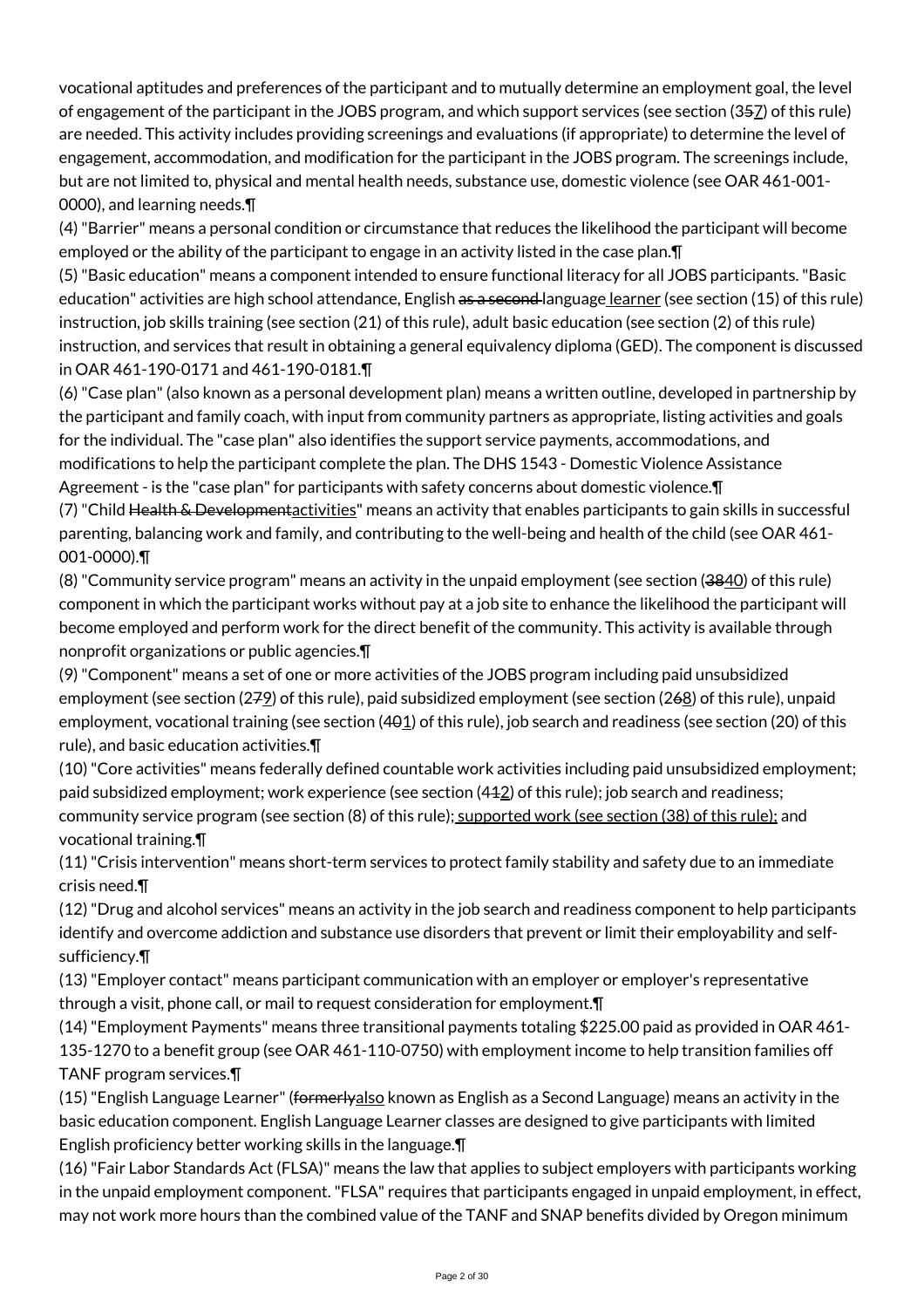## wage.¶

(17) "Federally required participation rates" means the participation rates required by section 407 of the Social Security Act (42 USC 607).¶

(18) "High School or GED Completion Attendance" means an activity in the basic education component that involves attendance at a secondary school or in a course of study that leads to the completion of the GED.¶ (19) "Job search" means an activity in the job search and readiness component that focuses on participants looking for and obtaining employment designed to improve skills in locating and competing for employment in the local labor market and may include writing resumes, receiving instruction in interviewing skills, and engaging in group and individual "job search". There are two categories of "job search": "initial job search" and "regular job search". "Initial job search" may occur during the Pre-TANF program. "Regular job search" begins not later than the day after the Department finds the individual eligible for TANF benefits.¶

(20) "Job search and readiness" means a component designed to prepare participants to compete in the local labor market. Job search (see section (19) of this rule), life skills (see section (23) of this rule), drug and alcohol services (see section (12) of this rule), mental health services (see section (24 $\leq$ ) of this rule), and rehabilitation activities (see section (312) of this rule) are the activities of the "job search and readiness" component.¶

(21) "Job skills training" means an activity in the basic education component in which unpaid training required by an employer is needed to gain the skills necessary to be hired, retain or advance in employment.¶

(22) "JOBS Plus program" means an activity in the paid subsidized employment component that provides an incentive to TANF participants with on-the-job training and pays theirand employers through subsidized employment in the public or private sector where the participant is placed on the employer's payroll and TANF and SNAP benefits as wagesre on hold (see OAR 461-190-0401 to 461-190-0426).

(23) "Life skills" means an activity of the job search and readiness component. The activity develops employmentpreparation skills and skills and attitudes that are commonly found in the workplace; and offer development of skills that prepare participants to be successful in daily living.¶

(24) "Medical Related Services" means activities to assess and address health concerns that prevent or limit employment and self-sufficiency.¶

(25) "Mental health services" means an activity in the job search and readiness component that provides mental health screenings and assessments, counseling, medication management, and support groups.¶

(256) "Non-core activities" means federally defined countable work activities that include job skills training directly related to employment; education directly related to employment; and satisfactory school attendance at a secondary level or leading to a GED.¶

(267) "On-the-Job Training" means an activity for paid employees who are in non-JOBS Plus subsidized employment placement, or for students who are in an unpaid internship or a federal/state funded work study position.¶

(28) "Paid subsidized employment" means a component in which participants are employed in a subsidized public or private sector job. JOBS Plus program (see section (22) of this rule) and work supplementationon-the-job training (see section (427) of this rule) are the activities in the "paid subsidized employment" component.¶ (27)9) "Paid unsubsidized employment" means a component in which participants are employed full- or part-time in an unsubsidized job and receiving TANF benefits. Unsubsidized employment is a job that is not subsidized by TANF or any other public program. The UN work program (see section (39) of this rule), wWorking (see section (4 32) of this rule), and microenterprise (see OAR 461-001-0000) areis the activitiesy in the paid unsubsidized employment component.¶

(2830) "Program entry" means an activity that captures JOBS appointments, assessments (see section (3) of this rule) to identify a family's needs and strengths, determines JOBS status, and mutually develops a case plan.¶ (2931) "Progress (good or satisfactory)" means, for federal reporting purposes, a participant engaging in an education or training activity makes "good progress" or "satisfactory progress" by receiving a passing grade or progressing toward completion of high school or GED completion at no less than the normal rate of a half-time student.¶

(302) "Rehabilitation activities" means an activity in the job search and readiness component that provides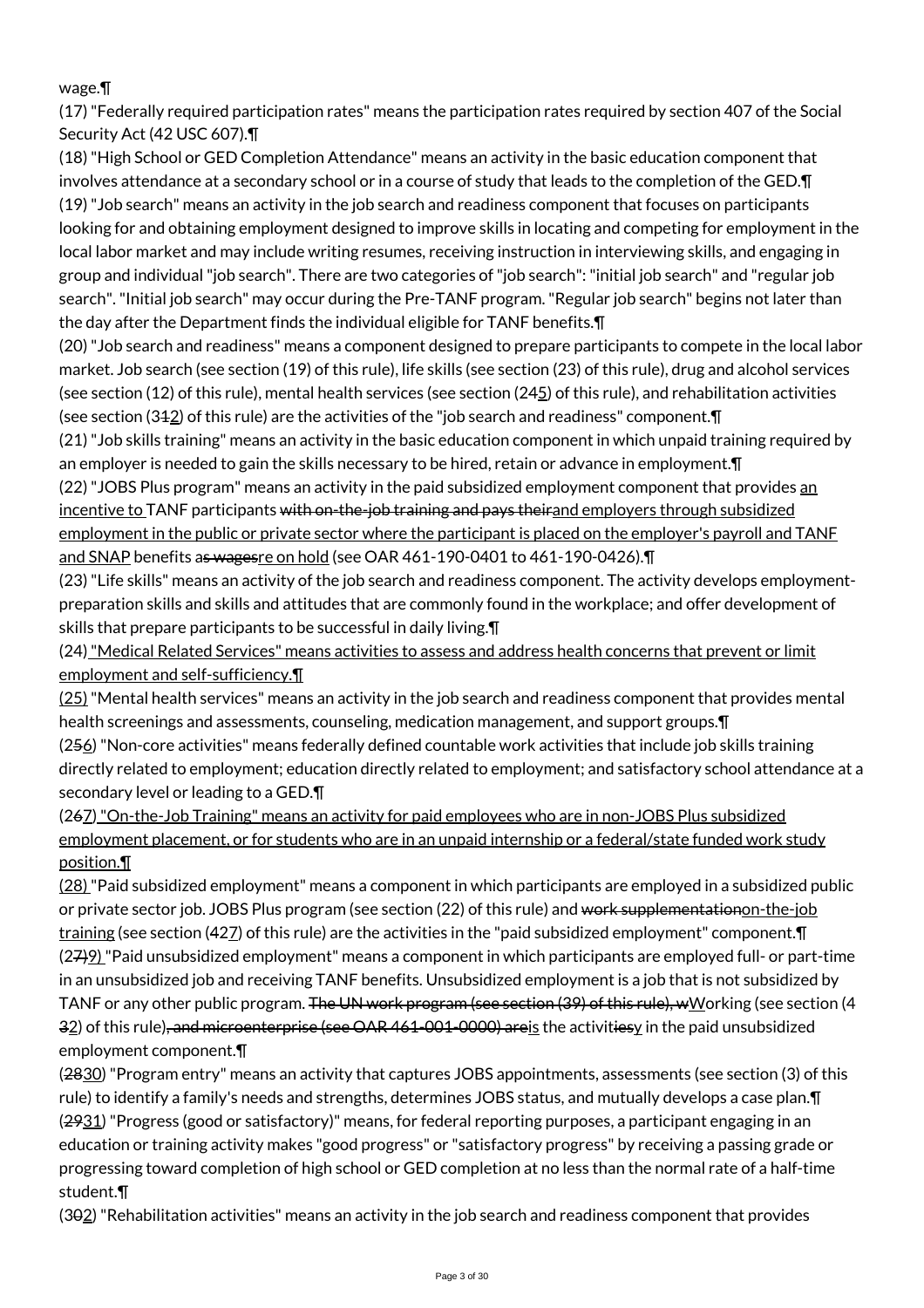medical or therapeutic screenings, assessments, and treatment. This activity also includes medical management and support groups.¶

(313) "Self-initiated training" means an activity in which participants are enrolled in a two or four year program, earning credit toward a college degree.¶

(324) "Social Security application" means the activities associated with the process for individuals who are applying for Supplemental Security Income (SSI) or Social Security Disability Insurance (SSDI). I

(35) "Stabilized living" means an activity intended to stabilize participant housing concerns that prevent or limit employment or self-sufficiency.¶

(336) "Stabilization, intervention, and other activities" means activities that are non-countable for federal participation purposes including child health and development, crisis intervention (see section (11) of this rule), domestic violence services, medical servicesrelated services (see section (24) of this rule), retention services, services to child welfare families, social security application<del>, and stabilized living services (see</del> section (34) of this rule), and stabilized living services (see section (35) of this rule).¶

(347) "Support services" means services that participants need to engage successfully in activities outlined in their case plan, seek and maintain employment, or remove barriers.¶

(358) "Supported work" means an activity in the unpaid employment component that gives participants intensive staff support, skill training, intervention, and counseling that will enable them to function independently at work.¶ (369) "Transition services" means services included in a participant's case planoffered when the participant becomes employed or becomes ineligible for cash benefits because of an increase in income or resources.¶ (3740) "Unpaid employment" means a component in which a participant is placed in an unpaid job to develop good work habits, training, and knowledge to obtain employment. Employment may be in the private or public sector or through a work simulation program. Work experience (see section (412) of this rule), community service program, and supported work (see section (368) of this rule) are the activities of the "unpaid employment" component.¶ (38) "UN work program" means an activity in the paid unsubsidized employment component in which TANF clients work in unsubsidized employment and may also participate in another JOBS work site training activity.¶ (3941) "Vocational training" means an activity and component of the JOBS program that provides JOBS participants with up to 18 months access to specific "vocational training" that will lead to a career with an appropriate wage level and opportunity for employment.¶

(402) "Work experience" means an activity in the unpaid employment component in which the participant works without pay at a job site to develop good work habits and basic vocational skills that enhance the likelihood the participant will become employed. "Work experience" is available through private for-profit businesses, nonprofit organizations, or public agencies.¶

(41) "Work supplementation" means an activity in the unpaid employment component that is up to six months of work-site training provided by an employer. The component and activity are both called "work supplementation". In "work supplementation", the Department subsidizes the wages of the participant by providing up to \$200 per month to the employer.¶

(423) "Working" means an activity in the unsubsidized employment component in which a participant is working full- or part-time in the public or private sector.

Statutory/Other Authority: ORS 409.050, 411.060, 411.070, 411.878, 412.006, 412.009, 412.016, 412.049 Statutes/Other Implemented: ORS 409.010, 409.050, 411.060, 411.070, 411.878, 412.001, 412.006, 412.016, 412.009, 412.049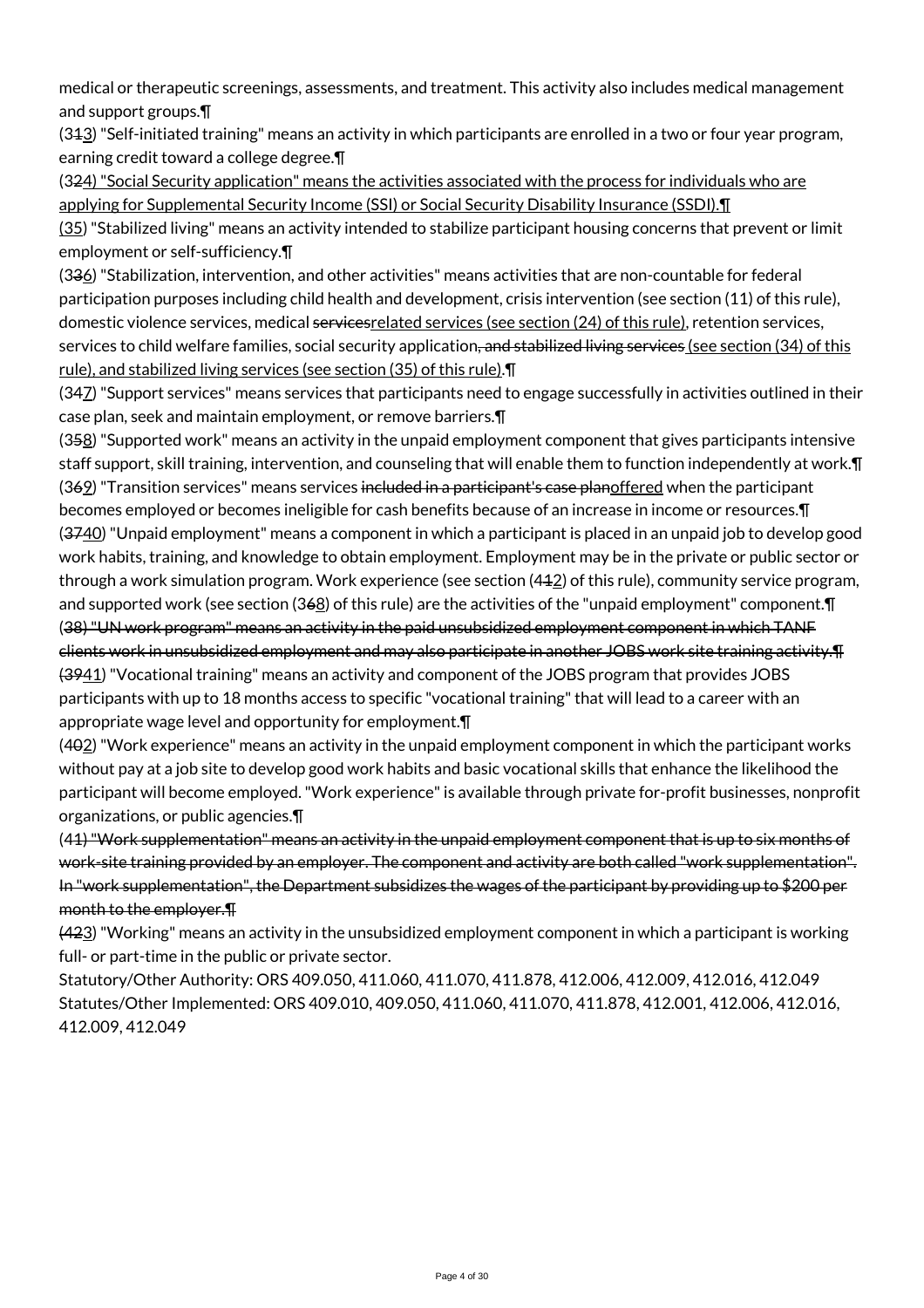## AMEND: 461-101-0010

#### NOTICE FILED DATE: 10/30/2020

RULE SUMMARY: OAR 461-101-0010 about Program Acronyms and Overview, is being amended to update terminology, to add a few previously excluded acronyms, and to correct information provided for a couple acronyms.

CHANGES TO RULE:

## 461-101-0010

Program Acronyms and Overview ¶

(1) Acronyms are frequently used when referring to a program. There is an acronym for each umbrella program and acronyms for each subprogram.¶

(2) When no program acronym appears in a rule in chapter 461 of these rules, the rule with no program acronym applies to all programs listed in this rule. If a rule does not apply to all programs, the rule uses program acronyms to identify the programs to which the rule applies.¶

(3) Wherever an umbrella acronym appears, that means the rule covers all the subprograms under that code.¶ (4) ABAWD; Able-Bodied Adults Without Dependents. Participants ages at least 18 but not yet 50, with no child under 18 in their filing group (see OAR 461-110-0370).¶

(5) CAWEM; Citizen/Alien-Waived Emergent Medical. Medicaid coverage of emergent medical needs for individuals who are not eligible for other medical programs solely because they do not meet citizenship and alior noncitizen status requirements.¶

(56) DSNAP; Disaster Supplemental Nutrition Assistance Program. Following a presidential declaration of a major disaster in Oregon, DSNAP provides emergency DSNAP program benefits to victims. OAR 461-135-0491 to 461- 135-0497 cover DSNAP eligibility and benefits.¶

(67) EA; Emergency Assistance. Emergency cash to families without the resources to meet emergent needs.¶ (78) ERDC or ERDC-BAS; Employment Related Day Care-Basic. Helps low-income working families pay the cost of child care.¶

(89) GA; General Assistance. Cash assistance to certain low-income individuals with disabilities.¶

 $(910)$  HSP; Housing Stabilization Program. A program that helps low-income families obtain stable housing. The program is operated through the Housing and Community Services Department through community-based, service-provider agencies. The Department's rules for the program (OAR 461-135-1305 to 461-135-1335) were repealed July 1, 2001.¶

(101) JOBS; Job Opportunity and Basic Skills. An employment program for TANF elieparticipants. JOBS helps these client individuals attain self-sufficiency through training and employment. The program is part of Welfare Reform.¶

(112) JOBS Plus. Provides subsidized jobs rather than SNAP or TANF benefits. For TANF clients, JOBS Plus is a component of the JOBS Program; for SNAP clients and noncustodial parents of children receiving TANF, it is a separate employment program. Eligibility for TANF clients, SNAP clients, and noncustodial parents of children receiving TANF is determined by the Department. Eligibility for UI recipients is determined by the Oregon State Employment Department. When used alone, JOBS Plus includes only clients whose JOBS Plus program participation is through the Department of Human SerJOBS Plus is a component of the JOBS Program; TANF-PLS is the acronym used for individuals in the JOBS Plus component. JOBS Plus proviedes. JOBS Plus administered through the Oregon State Employment Department is known in chapter 461 of the Oregon Administrative Rules as Oregon Employment Department UI JOBS Plus. The following acronyms are used for specific categories:¶ (a) TANF-PLS; Clients eligible for JOBS Plus based on TANF.¶

(b) SNAP-PLS; Cli subsidized jobs rather than SNAP or TANF benefits, for individuals receiving TANF and determined JOBS eligible. Eligibility for the JOBS Plus components eligible for JOBS Plus based on SNAP.¶ (c) NCP-PLS; Noncustodial parents of children receiving TANF. is determined by the Department. ¶ (123) JPI; Job Participation Incentive. An additional \$10 food benefit to help increase the ability of parents with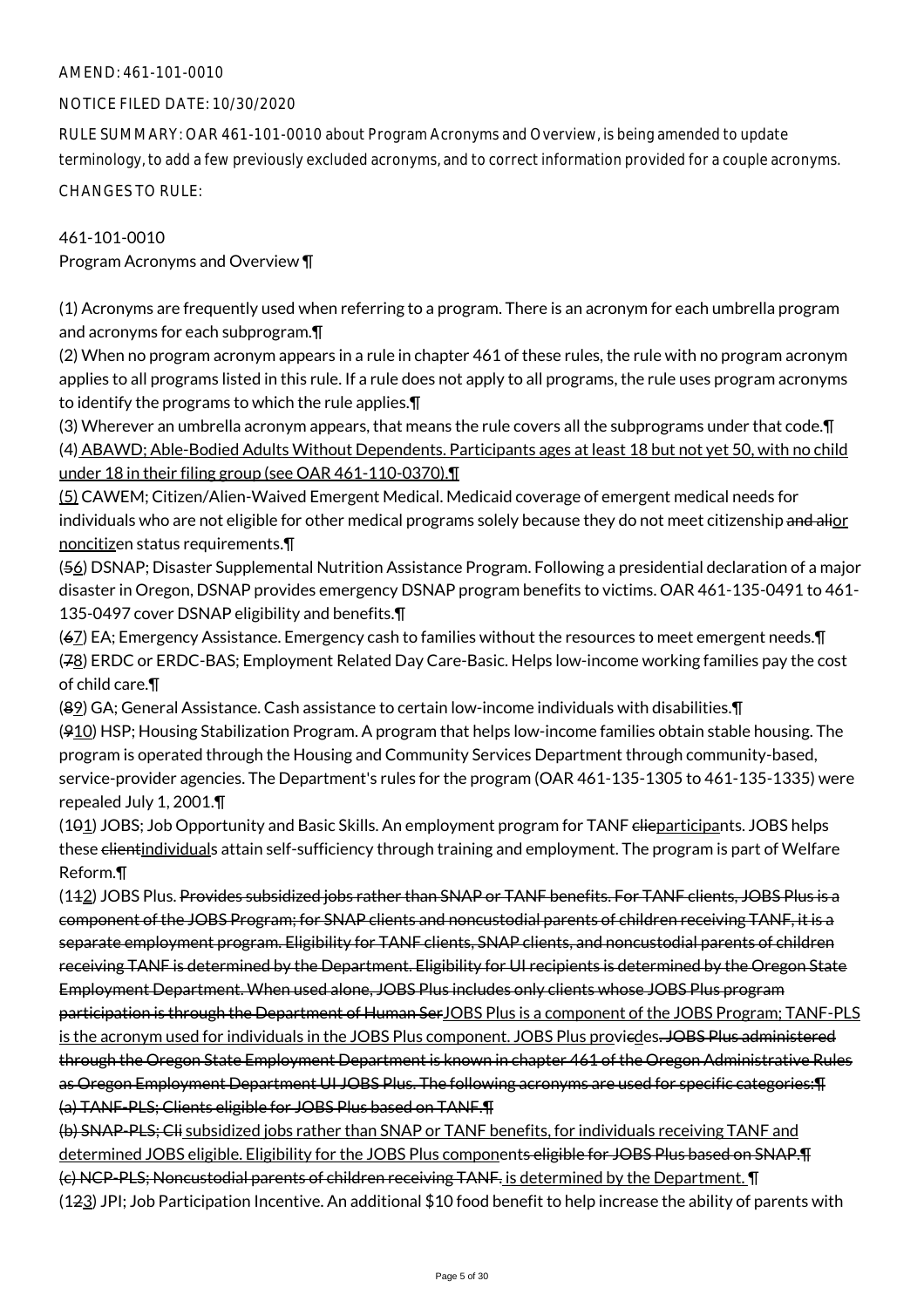children, who meet federal TANF participation rate, to meet the nutritional needs of their families.¶ (134) LIS; Low-Income Subsidy. The Low-Income Subsidy program is a federal assistance program for Medicare el recipients who are eligible for extra help meeting their Medicare Part D prescription drug costs.¶ (145) OFSET. The Oregon Food Stamp Employment Transition Program, which helps SNAP program benefit recipients find employment. This program is mandatory for some SNAP program benefit recipients.¶ (156) OSIP; Oregon Supplemental Income Program. Cash supplements and special need payments to individuals who are blind, disabled, orhave a disability, or are 65 years of age or older. When used alone, OSIP refers to all OSIP programs. The following acronyms are used for OSIP subprograms:¶

(a) OSIP-AB; Oregon Supplemental Income Program - Aid to the Blind.¶

(b) OSIP-AD; Oregon Supplemental Income Program - Aid to the Disabled.¶

(c) OSIP-EPD; Oregon Supplemental Income Program - Employed Persons with Disabilities program. This program provides Medicaid coverage for employed persons with disabilities with adjusted income less than 250 percent of the Federal Poverty Level.¶

(d) OSIP-OAA; Oregon Supplemental Income Program - Old Age Assistance.¶

(167) OSIPM; Oregon Supplemental Income Program Medical. Medical coverage for elderly and disabled individualsindividuals who are elderly or who have a disability. When used alone, OSIPM refers to all OSIP-related medical programs. The following codes are used for OSIPM subprograms:¶

(a) OSIPM-AB; Oregon Supplemental Income Program Medical - Aid to the Blind.¶

(b) OSIPM-AD; Oregon Supplemental Income Program Medical - Aid to the Disabled.¶

(c) OSIPM-EPD; Oregon Supplemental Income Program Medical - Employed Persons with Disabilities program.

This program provides Medicaid coverage for employed persons with disabilities with adjusted income less than 250 percent of the Federal Poverty Level.¶

(d) OSIPM-OAA; Oregon Supplemental Income Program Medical - Old Age Assistance.¶

(e) OSIPM-IC; Oregon Supplemental Income Program Medical - Independent Choices¶

 $(178)$  The Post-TANF program providesd a monthly transitional payment to employed <del>clientindividual</del>s who awe re no longer eligible for the Pre-TANF or TANF programs due to earnings, and meet the other eligibility requirements.¶

(189) The Pre-TANF program is an up-front assessment and resource-search program for TANF applicant families. The intent of the program is to assess the individual's employment potential; determine any barriers to employment or family stability; develop an individualized case plan that promotes family stability and financial independence; help individuals find employment or other alternatives; and provide basic living expenses immediately to families in need.¶

(4920) QMB; Qualified Medicare Beneficiaries. Programs providing payment of Medicare premiums and one program also providing additional medical coverage for Medicare recipients. Each of these programs also is considered to be a Medicare Savings Program (MSP). When used alone in a rule, QMB refers to all MSP. The following codes are used for QMB subprograms:¶

(a) QMB-BAS; Qualified Medicare Beneficiaries - Basic. The basic QMB program.¶

(b) QMB-DW; Qualified Medicare Beneficiaries - Disabled Worker. Payment of the Medicare Part A premium for individuals under age 65 who have lost eligibility for Social Security disability benefits because they have become substantially gainfully employed.¶

(c) QMB-SMB; Qualified Medicare Beneficiaries - Specified Limited Medicare Beneficiary. Payment of the Medicare Part B premium only. There are no medical benefits available through QMB-SMB.¶

(d) QMB-SMF; Qualified Medicare Beneficiaries - Qualified Individuals. Payment of the Medicare Part B premium only. There are no medical benefits available through QMB-SMF. This program has a 100-percent federal match, but also has an allocation that, if reached, results in the closure of the program.¶

(201) REF; Refugee Assistance. Cash assistance to low-income refugee singles or married couples, without children, who are not eligible for the TANF program.¶

(212) REFM; Refugee Assistance Medical. Medical coverage for low-income refugees who are not eligible for Medicaid.¶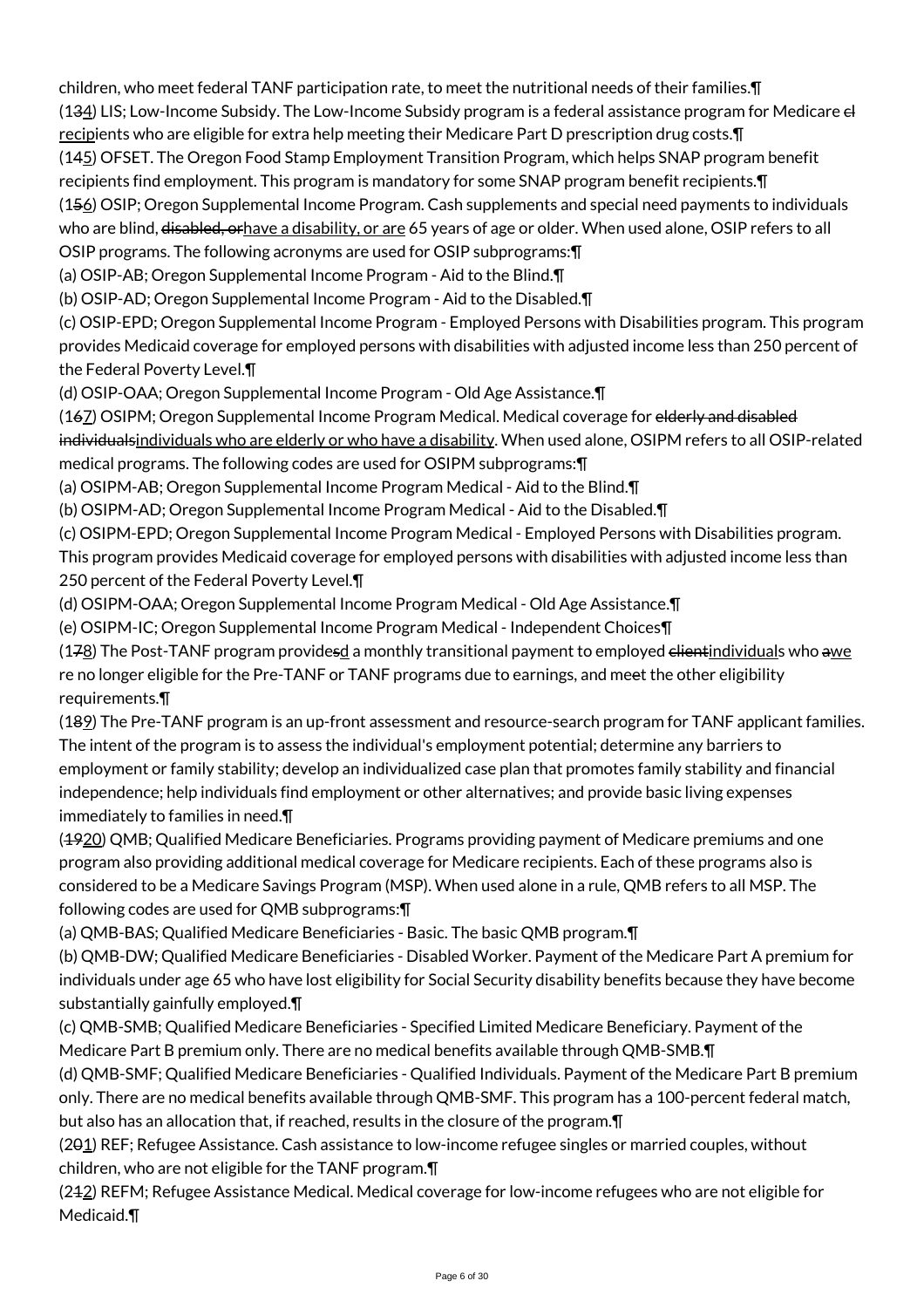(223) REP; Refugee Employment Program. Any self-sufficiency service, employment service, or case plan that is available to or developed for individuals in the REF program.¶

(234) The Repatriate Program helps Americans resettle in the United States if they have left a foreign land because of an emergency situation.¶

(245) SFDNP; Senior Farm Direct Nutrition Program. Food vouchers for low-income seniors. Funded by a grant from the United States Department of Agriculture.¶

(256) SFPSS; State Family Pre-SSI/SSDI Program. A voluntary program providing cash assistance and case management services to families when at least one TANF eligible adult in the household has an impairment (see OAR 461-125-0260) and is or will be applying for Supplemental Security Income (SSI) or Social Security Disability Insurance (SSDI).¶

(267) SNAP; Supplemental Nutrition Assistance Program. Helps low-income households maintain proper nutrition by giving them the means to purchase food. SNAP used to be known as FS or Food Stamps; any reference to SNAP also includes FS and Food Stamps.¶

(278) STEP; SNAP Training and Employment Program. A training and employment program for certain SNAP participants.¶

(29) TA-DVS; Temporary Assistance for Domestic Violence Survivors. Addresses the needs of individualsssistance for families where thereatened by is a current or future risk of further domestic violence.¶

(2830) TANF; Temporary Assistance for Needy Families. Cash assistance for families when children in those families are deprived of parental support because of continued absence, death, incapacity, or unemployment. Statutory/Other Authority: 414.025, 414.826, 413.085, 414.685, ORS 329A.500, 409.050, 411.060, 411.404, 411.706, 411.816, 412.014, 412.049

Statutes/Other Implemented: ORS 329A.500, 409.010, 411.060, 411.404, 411.704, 411.706, 411.816, 412.014, 412.049, 414.025, 414.826, 414.839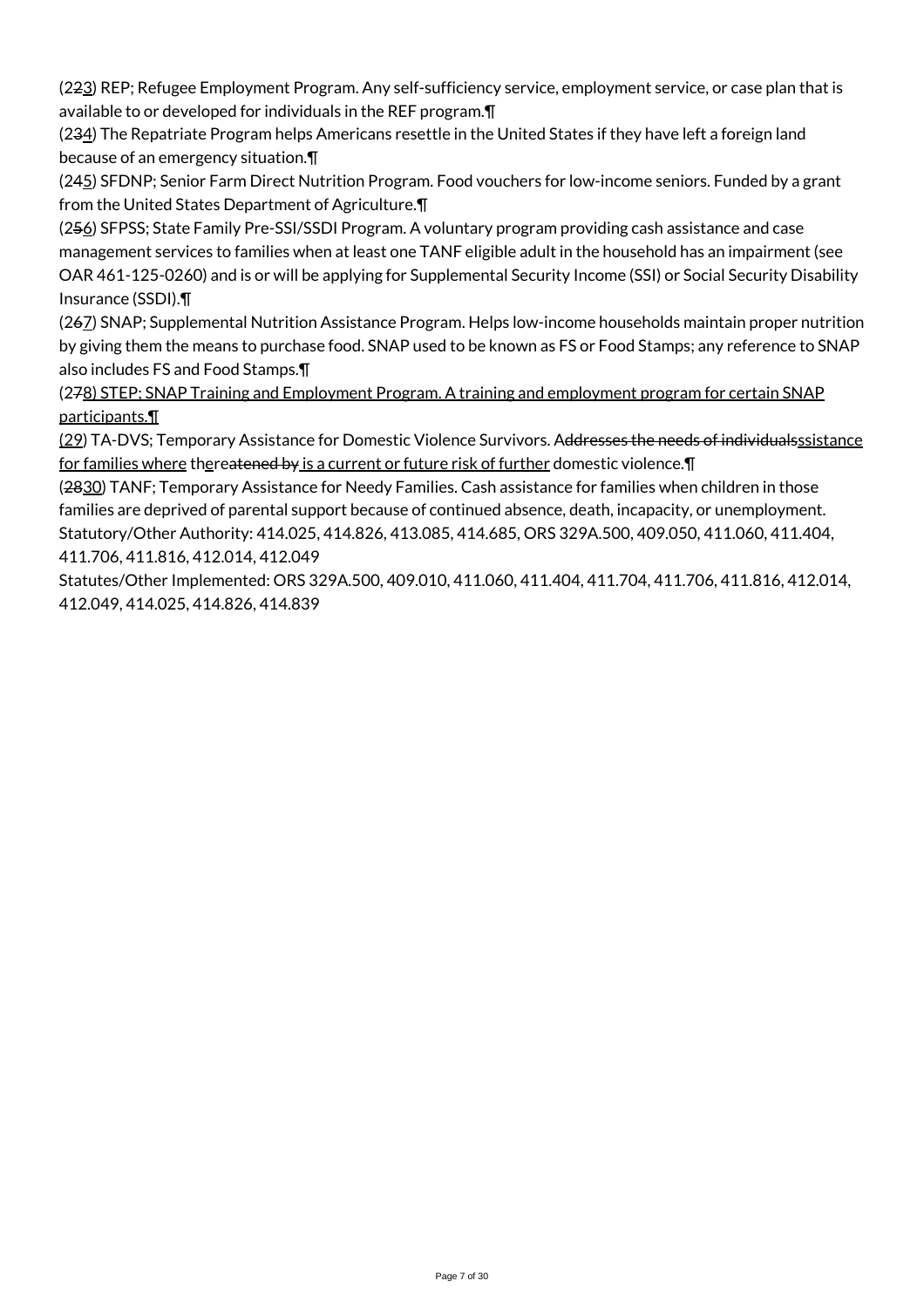#### AMEND: 461-120-0340

REPEAL: Temporary 461-120-0340 from SSP 23-2020

## NOTICE FILED DATE: 10/30/2020

RULE SUMMARY: OAR 461-120-0340 about Caretaker Relative Required to Help Division of Child Support Obtain Support from Noncustodial Parent; TANF; is being changed to remove effective date verbiage. It is also being changed to simplify language, remove repetition, use consistent terms, and to permanently adopt temporary provisions. The temporary amendment adjusted the requirement to cooperate with child support to a requirement to agree to cooperate with the Division of Child Support and updated some language to more current and accurate terminology.

## CHANGES TO RULE:

## 461-120-0340

Clientaretaker Relative Required To Help Departmenivision of Child Support Obtain Support From Noncustodial Parent; TANF ¶

## In the TANF program:¶

(1)  $F$  or a filing group (see OAR 461-110-0310 and 461-110-0330) to be eligible for program benefits, except as permitted in section (2) of this rule-a:  $\P$ 

(a) A caretaker relative (see OAR 461-001-0000) <del>must make a good faith effort (see section (3) of this rule) to help</del> the Department:¶

(a) Establish paternity of each needy child (see OAR 461-001-0000); and¶

(b) Locate and obtain support payments from the noncustodial parent of each needy childin a filing group (see OAR 461-110-0330) not currently receiving TANF must agree to "cooperate with Division of Child Support (DCS)."¶

(b) A caretaker relative in a filing group receiving TANF must cooperate with DCS.¶

(2) A caretaker relative is excused from the requirements of section (1) of this rule:¶

(a) For good cause under OAR 461-120-0350;¶

(b) If the caretaker relative is a participant in the JOBS Plus, Post-TANF, or SFPSS programs, or is receiving Employment Payments (see OAR 461-001-0025) under OAR 461-135-1270; or¶

(c) If the filing group (see OAR 461-110-0310 and 461-110-0330) is a two-parent famis a two-parent family.¶ (3) For the purposes of this rule, cooperate with DCS means make a "good faith effort" (see section (4) of this rule) to help DCS establish parentage for each parent of each needy child (see OAR 461-001-0000) and locate and obtain support payments from the noncustodial parent (see OAR 461-001-0000) of each needy chilyd.¶ (34) AFor the purposes of this rule, a good faith effort includes taking such actions as:¶

(a) Supplying "sufficient information" for the Division of Child Support (DCS) to proceed with appropriate actions to establish paternityrentage of a dependent child (see OAR 461-001-0000), to locate a noncustodial parents, or to establish, modify, or enforce a support order with respect to theany child in the benefit group (see OAR 461-110-0750). "Sufficient information" includes, but is not limited to, the following, if known to the caretaker relative:¶

(A) The time and place of each child's conception (if paternity rentage is not established) and the following information<del>, if known to the caretaker relative, r</del>. II

(B) Regarding any noncustodial parent of a needy child:¶

(Ai) Full legal name and nicknames.¶

(Bii) Social Security Number.¶

(Ciii) Current or last known address.¶

(Div) Current or last known employer, including name and address.¶

- (Ev) If a student, current or last known school.¶
- $(Fvi)$  Criminal record, including where and when incarcerated. $\P$

(Gvii) Date of birth, or age.¶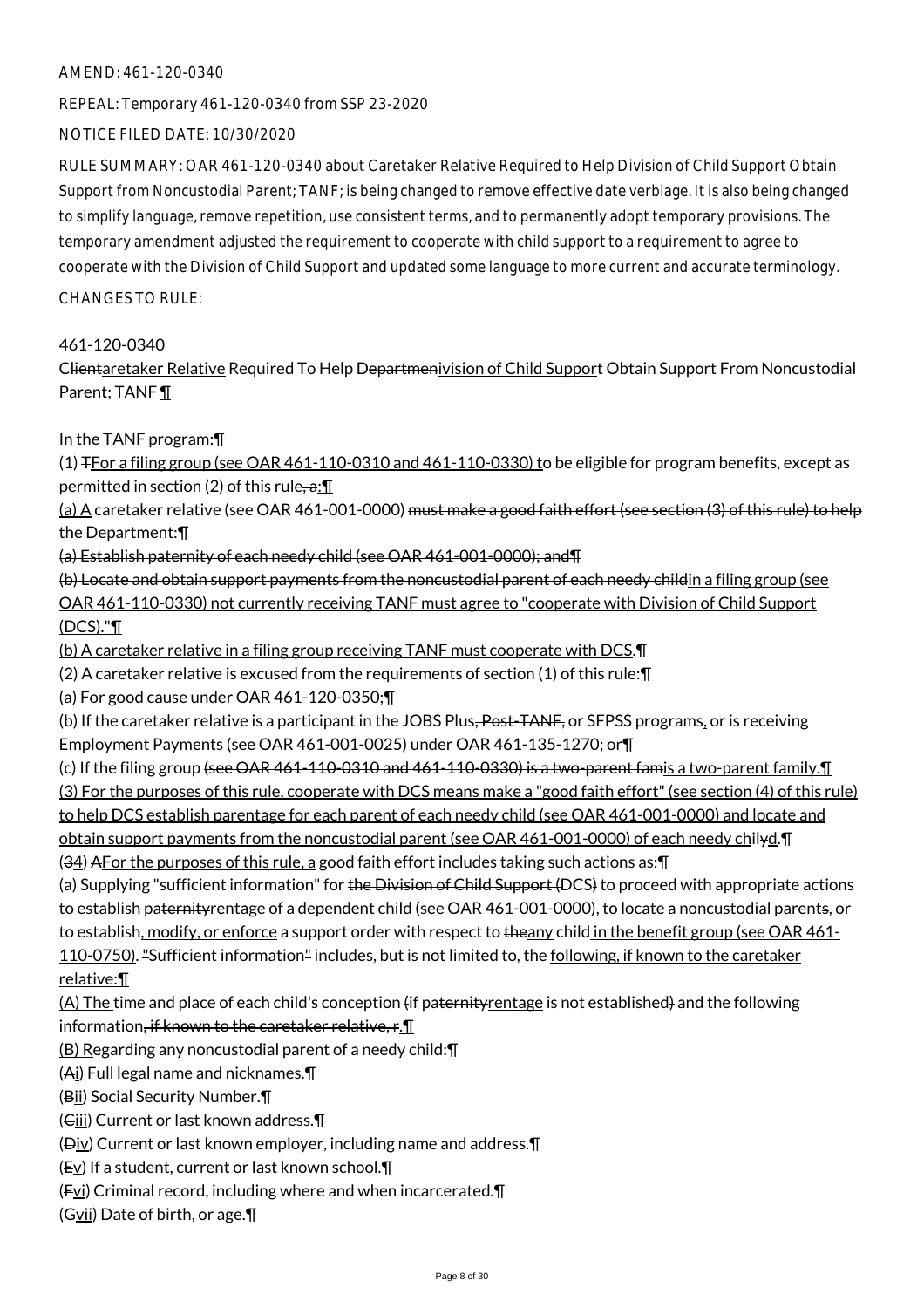(Hviii) Race.¶

 $(Hix)$  Any known group or organizational affiliations. $\P$ 

 $(\frac{Jx}{x})$  Names and addresses of close friends or relatives.  $\P$ 

(Kxi) Any other information the Department or DCS requests to help locate or identify an absent parent (see OAR 461-001-0000) of any children in the benefit group (see OAR 461-110-0750) noncustodial parent.¶

(b) Supplying documentation or an explanation of the elient's efforts efforts of the caretaker relative to obtain information requested by the Department or DCS (if unable to provide any necessary information listed in subsection (a) of this secsufficient information).¶

(c) Keeping appointments with the Department and DCS related to establishing paternity rentage. IT

(d) Returning telephone calls and responding to correspondence when requested to do so by the Department or DCS.¶

 $(45)$  If a client who has not been excused under section  $(2)$  of this rule has the opportunity to make a good faith effort to help the Department establn individual ish paternity of a needy child or locate or obtain support payments from the noncustodial parent of a needy child (and is unable to show he or she has good cause under OAR 461-120-0350), the Department applies penalties forrt of a filing group not currently receiving TANF, and the individual failures to comply with the requirements of section (1) ofset under this rule in, the following manner until the client meets the requirements of this rule:¶

(a) For a benefit group not currentlyiling group is ineligible for TANF until the individual meets the requirements.¶ (6) If an individual who is part of a filing group receiving TANF, if the failures to comply occurs while an application for TANF is pendwith the requirements set under this rule, the Department applies penalties ing the filing group is ineligible.¶

(b) For a benefit group receiving TANF benefits, if a failure to comply occurs, tollowing manner until the individual meets the requirements:¶

(a) The net monthly TANF benefit of the benefit group, after reductions for the <del>client</del>individual's failure to comply with requirements of the JOBS program are made, is reduced by: [1]

(A) 25 percent for the first month following the month in which failure to comply is determined.¶

(B) 50 percent for the second month following the month in which failure to comply is determined.¶

(C) 75 percent for the third month following the month in which failure to comply is determined.¶

(D) 100 percent (total ineligibility for the benefit group) for the fourth and subsequent months following the month in which failure to comply is determined.¶

(eb) Once a penalized <del>client</del>individual complies with the requirements and benefits are no longer reduced under this rule, a subsequent penalty is imposed without regard to any prior penalty.¶

(dc) If the TANF payment is affected by the penalty imposed under this rule, eligibility (see OAR 461-001-0000) for and the level of SNAP benefits are determined as if the elientindividual were receiving cash benefits without reduction due to the penalty.¶

(57) The penalty provided by this rule ends when the client meetsaretaker relative complies with the requirements of section (1) ofset under this rule.

Statutory/Other Authority: ORS 411.060, 411.070, 412.024, 412.049 Statutes/Other Implemented: ORS 411.060, 411.070, 412.024, 412.049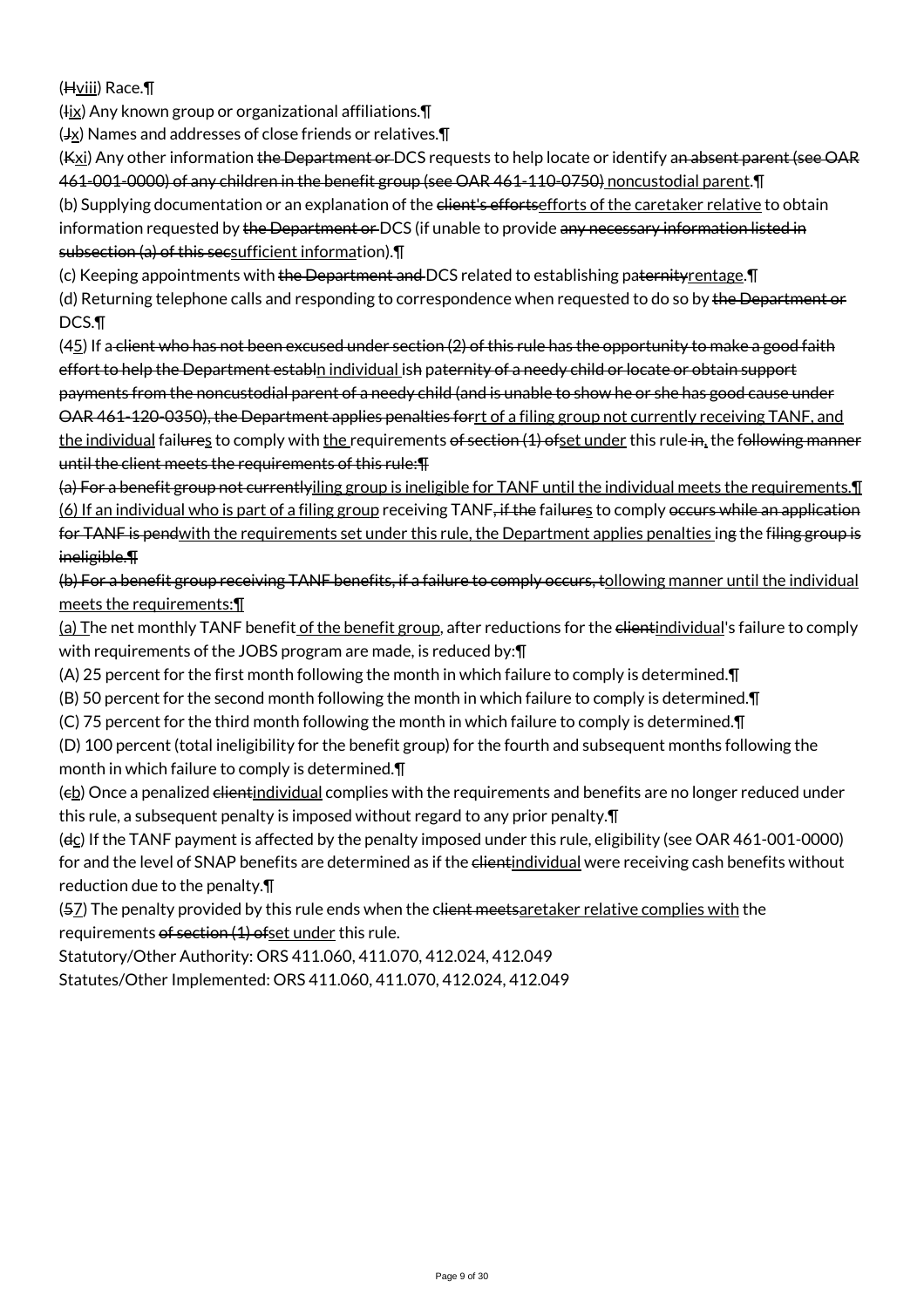REPEAL: Temporary 461-135-1200 from SSP 31-2020

NOTICE FILED DATE: 10/30/2020

RULE SUMMARY: OAR 461-135-1200 about Specific Requirements; TA-DVS, is being amended to permanently adopt all temporary changes adopted on September 4, 2020. These amendments allow the ability to establish a filing date, apply for benefits, and sign an application in the TA-DVS program.

CHANGES TO RULE:

461-135-1200 Specific Requirements; TA-DVS ¶

(1) The TA-DVS program addresses temporary needs of individuals -- ¶

(a) Who are currently victims of domestic violence (see OAR 461-001-0000), have been victims of domestic violence, or are at risk of victimization by domestic violence; ¶

(b) Whose safety is at risk because of domestic violence or the current threat of domestic violence; and ¶

(c) Who meet the financial and non-financial requirements of this rule.¶

(2) In the TA-DVS program, an individual must complete an application process as defined inAn individual must complete the application process as defined in OAR 461-115-0020. The Department is to follow the application time frames outlined under OAR 461-115-0190.¶

(3) An applicant may complete the application process as follows:¶

(a) In addition to the methods listed under OAR 461-115-0040, the "filing date" may be established telephonically by the Department making record of:¶

(A) The name of the applicant, ¶

(B) The applicant's address, ¶

(C) The applicant's request for TA-DVS benefits,¶

(D) The applicant stating their full name as their signature, and  $\P$ 

(E) The date the above occur. ¶

(b) Any individual may apply for TA-DVS benefits using the Department approved "telephonic application" (see section (c) of this rule) and "narrated telephonic signature" (see section (d) of this rule) processes. An individual submitting a telephonic application must submit the application with a narrated telephonic signature. I (c) A telephonic application is accepted when the following requirements are met: ¶

(A) All questions on the application are answered.¶

(B) All information necessary to determine eligibility (see OAR 461-001-0000) and benefit amount is provided for each individual in the filing group (see OAR 461-1150-0020. The Department is to follow the application time frames outlined in OAR 461-115-0190.310). ¶

(C) The applicant provides a narrated telephonic signature as defined under this rule. ¶

(d) A narrated telephonic signature is accepted for an application for TA-DVS benefits when the Department makes record that the following requirements are met: ¶

(A) The "Your Rights and Responsibilities" form is reviewed and provided to the applicant.¶

(B) The following sections at the end of the application form are reviewed and provided to the applicant: ¶

(i) "Information about all programs," and¶

(ii) "Information about your rights and responsibilities." ¶

(C) The applicant affirms that they: ¶

(i) Have heard and understand their rights and responsibilities; ¶

(ii) Agree to their rights and responsibilities;¶

(iii) Have given true, correct, and complete information to the Department; and¶

(iv) States their full name as their signature.¶

(D) The Department makes record of the narrated telephonic signature. ¶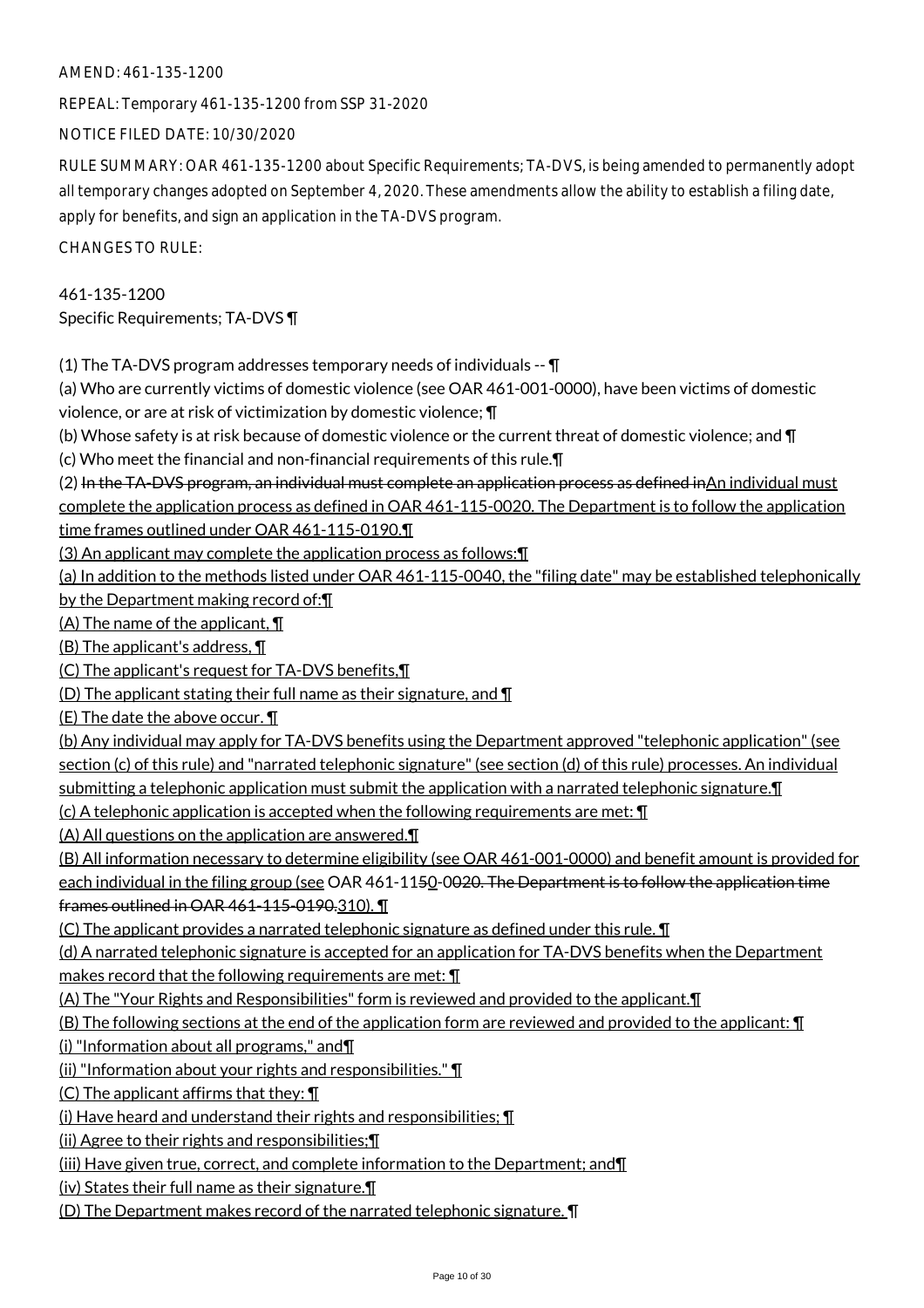(34) The Department is authorized by ORS 411.117 to waive or modify requirements of the TANF program that make it more difficult for applicants to escape domestic violence or put them at risk of further or future domestic violence.¶

 $(45)$  The Department waives the TANF requirement in OAR 461-135-0070(1)(ea) for a pregnant woman to have reached late pregnancy if an applicant is at risk of further or future domestic violence.¶

(56) The filing group requirements in the TA-DVS program are the same as for the TANF program (see OAR 461- 110-0330), except the abuser is not considered in the filing group.¶

(67) The financial eligibility requirements in the TA-DVS program are the same as for the TANF program except that:¶

(a) A TANF grant does not count as income.¶

(b) Income received during the budget month is not counted if the elieapplicant does not have reasonable access to the money or cannot access the money independently of the abuser.¶

(c) Income received during the budget month is not counted if the elieapplicant needs the money for expenses made necessary to flee from abuse.¶

(d) There is no resource limit.¶

(e) The income limit is the applicable TANF Countable Income Limit Standard (OAR 461-155-0030), but the TA-

DVS program uses net income, minus living deductions on the DHS Form 1542, against the amounts set out under the TANF Countable Income Limit.¶

(f) SSI income is countable (see OAR 461-001-0000), if available in time to meet the emergent need (the immediate safety need) of the applicant.¶

(78) The non-financial requirements in the TA-DVS program are the same as for the TANF program except that: ¶ (a) Citizenship and alinoncitizen status requirements (OAR 461-120-0110) are waived. T

(b) There are no requirements to assign support rights.¶

(c) There are no requirements to pursue assets (see OAR 461-120-0330).¶

(d) There is no requirement of regular school attendance (OAR 461-120-0510), except that if the only dependent child (see OAR 461-001-0000) is at least the age of 18, the dependent child must meet requirements of OAR 461- 120-0510.¶

(e) The recipient is not required to participate in an employment program. ¶

(f) The TANF program requirement for a caretaker relative (see OAR 461-001-0000) in the need group (see OAR 461-110-0630) to not have been separated from their most recent employment (see OAR 461-135-0070) is waived when there is risk of further or future domestic violence.¶

(89) Verification in the TA-DVS program is required as in the TANF program. Verification of financial or nonfinancial eligibility factors is postponed if the delay in finding the applicant eligible would prevent the applicant from meeting an emergent need.¶

 $(9)$  10) No verification is required that the elieapplicant is a victim of domestic violence or needs to flee from abuse unless:¶

(a) The individual has been arrested for or convicted of an act of domestic violence in the past and it is uncertain whether the individual is a victim of domestic violence. In this situation, the Department verifies that the individual is not or was not a perpetrator of domestic violence. ¶

(b) It is unclear who the abuser is because multiple individuals list each other as the perpetrator during overlapping applications or eligibility periods.¶

(101) Verification as needed in situations described in subsections  $(910)(a)$  and  $(910)(b)$  of this rule includes, but is not limited to, a statement from a law enforcement officer, a district attorney, the court, a batterer intervention program, a victim's advocate, a Child Welfare staff person, a mental health provider, a health care or other medical provider, a member of the clergy, or other professional from whom the individual has requested assistance to address the alleged domestic violence indicating that the individual is not a perpetrator of domestic violence or is a self-defending victim. This statement is adequate verification. If no verification is available, the Department's central office TA-DVS Policy Analyst may assist the field in determining what other verification is acceptable.  $(142)$  The following TANF requirements remain in effect as described even if an individual is a victim of domestic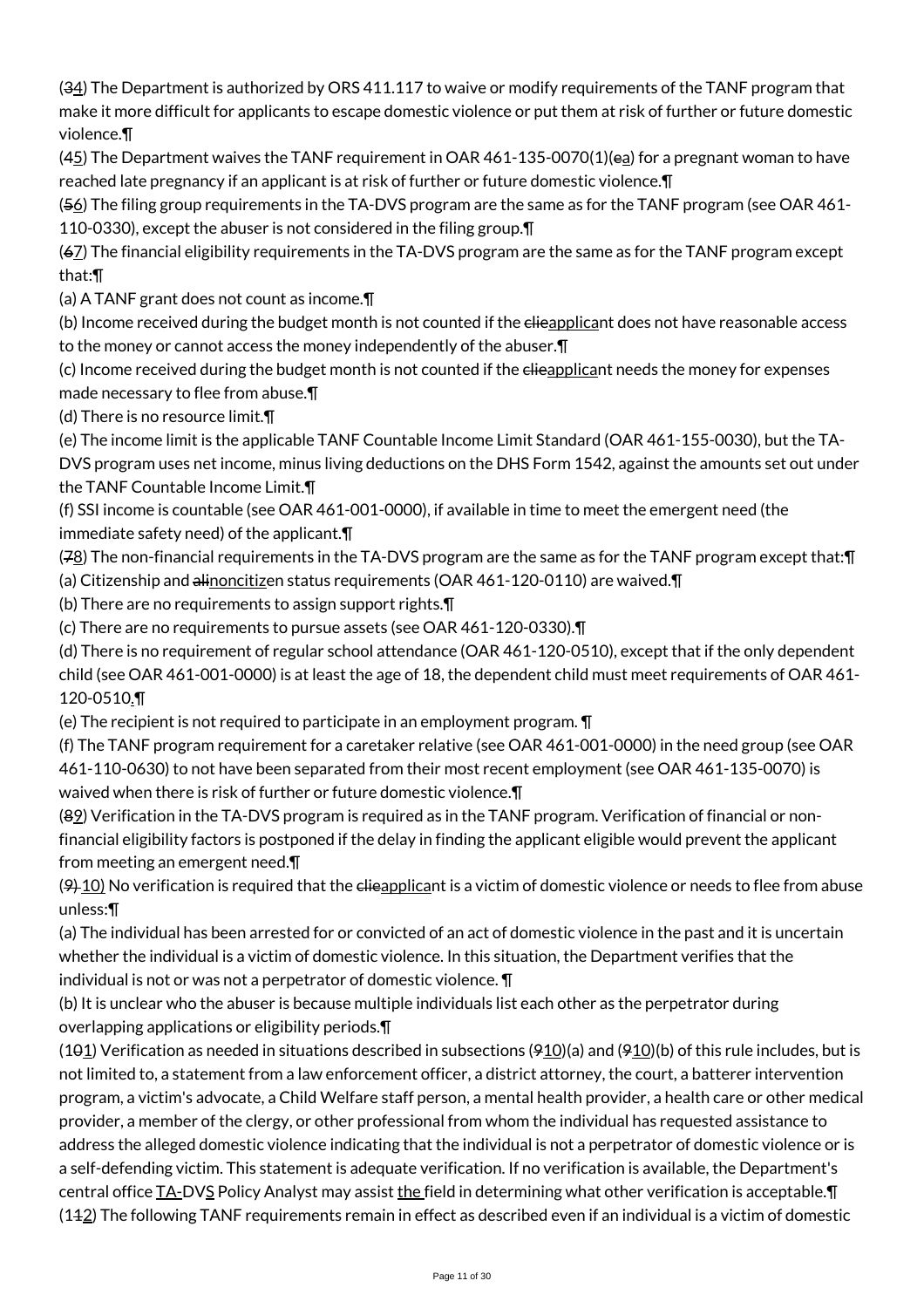violence or at risk of victimization by domestic violence:¶

(a) The TANF requirements in OAR 461-135-0070 to be a dependent child, a caretaker relative, or a parent (see OAR 461-001-0000).¶

(b) The TANF requirement in OAR 461-120-0630 that a dependent child live with a caretaker relative, except the latter requirement may be waived while the caretaker relative escapes from further or future domestic violence if the dependent child is expected to return within the 90-day eligibility period.¶

(c) The TANF requirement of residency (see OAR 461-120-0010) except when an individual does not intend to stay in Oregon if the reason for leaving is due to their current domestic violence situation.¶

(d) Income or resource limits except as specifically provided in OAR 461-140-0020 and OAR 461-140-0040.

Statutory/Other Authority: ORS 409.050, 411.060, 411.117, 412.049

Statutes/Other Implemented: ORS 409.010, 411.060, 411.117, 412.049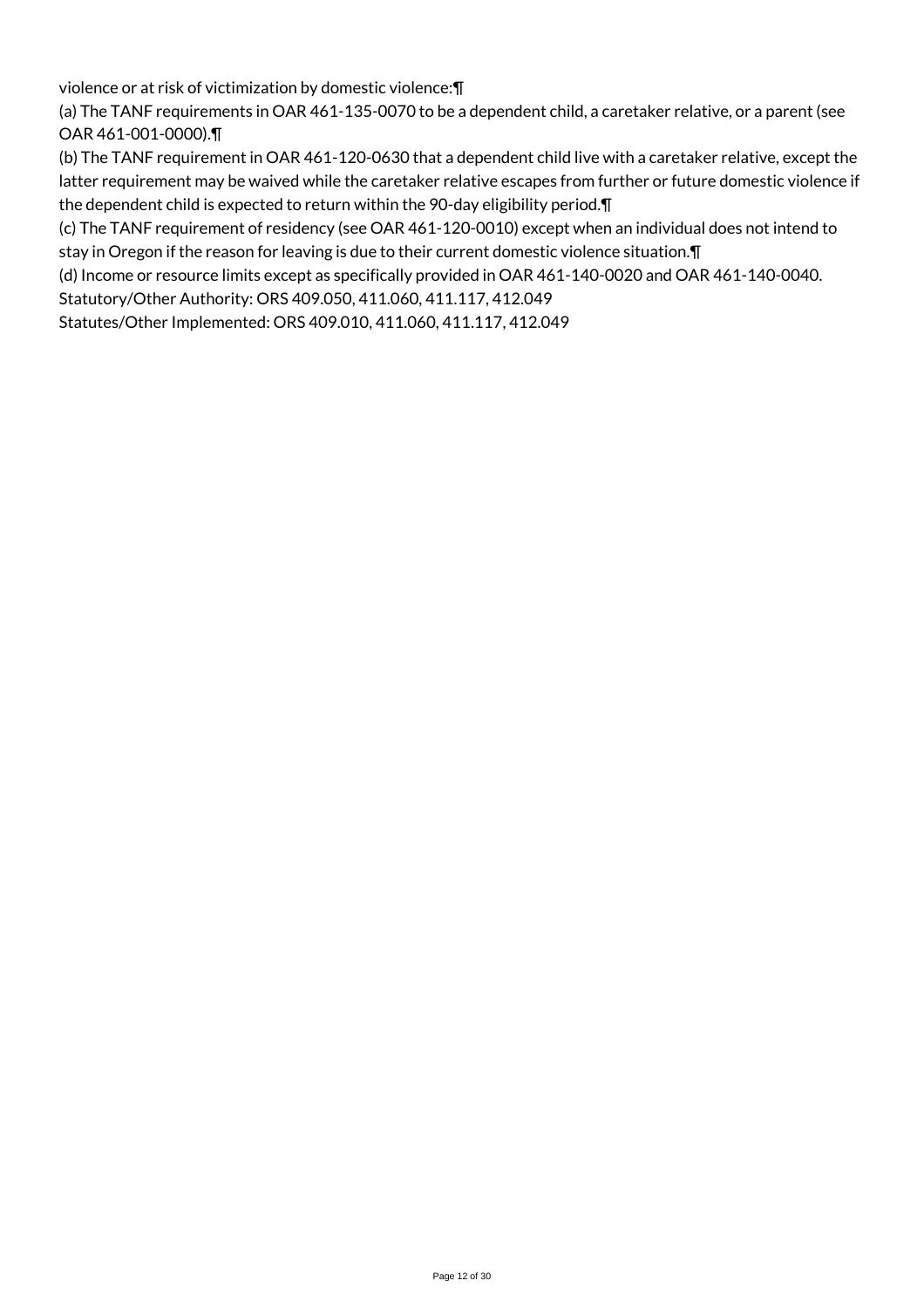## NOTICE FILED DATE: 10/30/2020

RULE SUMMARY: OAR 461-145-0130 about Earned Income; Treatment, is being amended to update verbiage and remove reference to Non-custodial Parent JOBS Plus Services. These services ended several years ago and this rule was missed when amendments were made at that time.

CHANGES TO RULE:

# 461-145-0130

Earned Income; Treatment ¶

(1) Earned income (see OAR 461-145-0120) is countable (see OAR 461-001-0000) in determining eligibility (see OAR 461-001-0000) for programs, subject to the provisions in sections (2) to (10) of this rule.¶

(2) JOBS Plus income is earned income and is treated as follows:¶

(a) In the SNAP program:¶

(A) JOBS Plus income earned by a TANF-PLS (see OAR 461-101-0010) elieparticipant: [[

(i) Is counted in determining initial SNAP program eligibility.¶

(ii) Is excluded in determining ongoing eligibility.¶

(B) JOBS Plus wages received after the individual's last month of work under a TANF-PLS JOBS Plus agreement are counted.¶

(b) In the TANF program:¶

(A) JOBS Plus income earned by an NCP-PLS (see OAR 461-101-0010) client is counted in determining initial TANF eligibility.¶

 $(B)$  W, when determining the need for a TANF supplement for a TANF-PLS elientindividual, the income is treated as follows:¶

 $(iA)$  It is excluded in determining the countable income limit and in calculating the benefit equivalency standards. $\P$  $(iH)$  It is counted in calculating the wage supplement.

(C) JOBS Plus wages received after the individual's last month of work under a JOBS Plus agreement are counted.¶

(c) In the OSIPM and QMB programs, JOBS Plus wages received after the individual's last month of work under a TANF-PLS JOBS Plus agreement are counted.¶

(d) In all programs not covered under subsections (a) to (c) of this section, TANF-PLS income is counted as earned income.¶

(e) In all programs other than the TANF program, NCP-PLS income is counted as earned income.¶

(f) In all programs, wages received under the Tribal TANF JOBS programs are counted as earned income.¶

(3) Welfare-to-Work work experience income is treated as follows:¶

(a) In the REF, REFM, and TANF programs, the income is earned income, and the first \$260 is excluded each month.¶

(b) In the SNAP program, the income is earned income.¶

(4) In the ERDC program, earned income of a child (see OAR 461-001-0000) is excluded.¶

(5) In the OSIP, OSIPM, and QMB programs, documented net losses from a self-employment business (see OAR 461-150-0095) are excluded from any other source of earned income of the financial group (see OAR 461-110-

0530). This does not include dividends or profits (see OAR 461-145-0089).¶

(6) In the REF and REFM programs:¶

(a) Income remaining after the month of receipt is a resource.¶

(b) Earned in-kind income is excluded (see OAR 461-145-0280 and 461-145-0470).¶

(7) In the TANF program:¶

(a) Earned income of the following children is excluded:¶

(A) Dependent children under the age of 19 years, and minor parents under the age of 18 years, who are full-time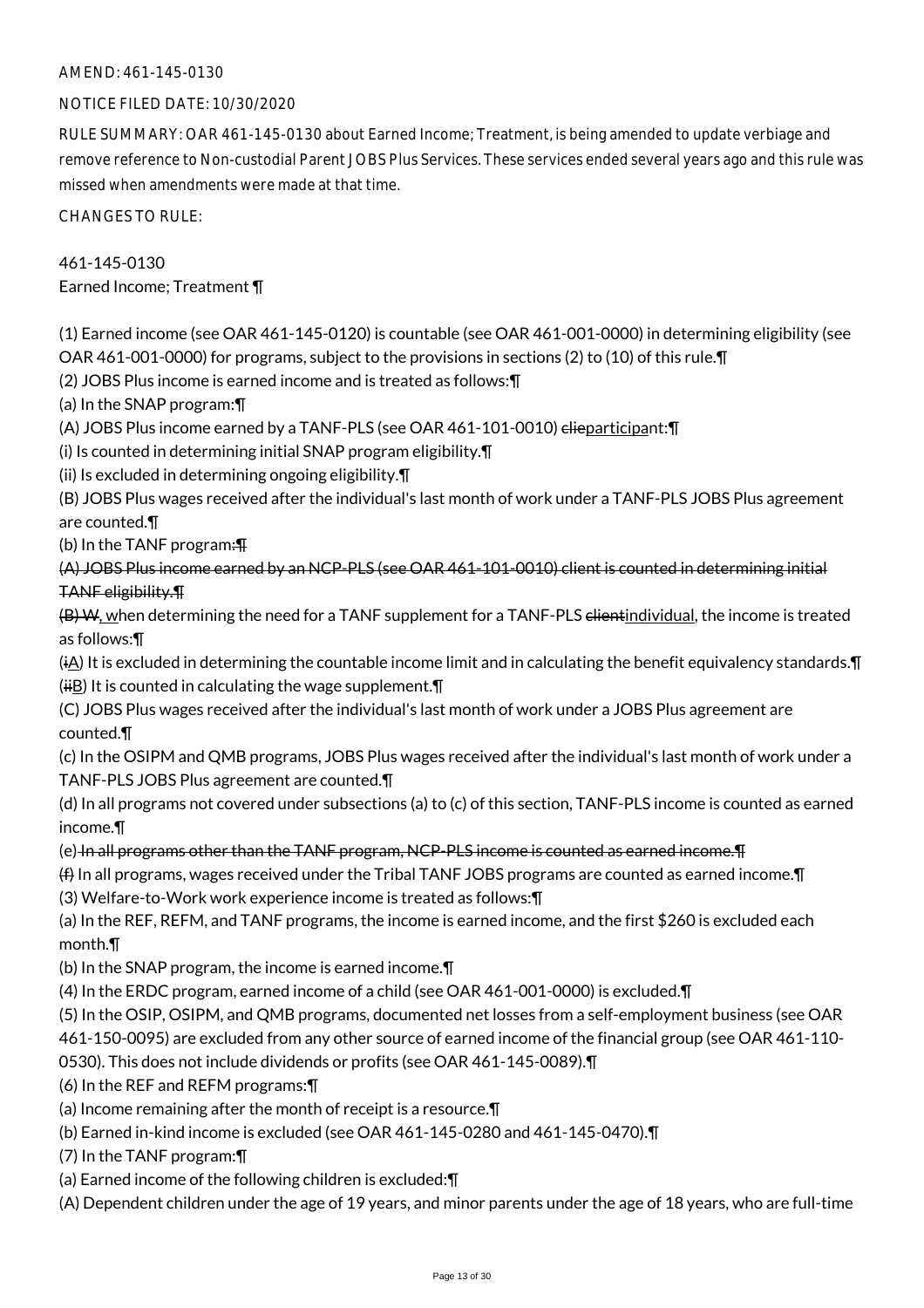students in grade 12 or below (or the equivalent level of vocational training, in GED courses), or in home schooling approved by the local school district.¶

(B) Dependent children under the age of 18 years who are attending school part-time (as defined by the institution) and are not employed full-time.¶

(C) Dependent children too young to be in school.¶

(b) Income remaining after the month of receipt is a resource.¶

(c) Earned in-kind income is excluded (see OAR 461-145-0280 and 461-145-0470).¶

(8) In the SNAP program:¶

(a) If a cafeteria plan (see OAR 461-001-0000) benefit that the employee may not elect to receive as a cash payment is designated and used to pay for child care, medical care, or health insurance, the benefit is excluded unless it is reimbursed by the Department. If reimbursed, the Department counts it as earned income.¶

(b) The following types of income are excluded:¶

(A) The earned income of an individual under the age of 18 years who is under the parental control of another member of the household and is:¶

(i) Attending elementary or high school;¶

(ii) Attending GED classes recognized by the local school district;¶

(iii) Completing home-school elementary or high school classes recognized by the local school district; or¶

(iv) Too young to attend elementary school.¶

(B) Earned in-kind income, except as provided in section (9) of this rule.¶

(C) Deductions from base pay for future educational costs under Pub. L. No. 99-576, 100 Stat. 3248 (1986), for an individual on active military duty.¶

(D) Income remaining after the month of receipt is a resource.¶

(9) In the SNAP program, earned in-kind income (see OAR 461-145-0280) is excluded unless it is one of the following:¶

(a) An expenditure by a business entity that benefits a principal (see OAR 461-145-0088).¶

(b) A credit card company gift card, such as Mastercard or Visa, which is received regularly and can be reasonably anticipated. This does not include specific gift cards, such as those from a retailer or restaurant.¶

(10) In all programs, the income of a temporary employee of the U.S. Census Bureau employed to assist in taking the census is excluded.

Statutory/Other Authority: ORS 329A.500, 409.050, 411.060, 411.070, 411.083, 411.404, 411.706, 411.816, 411.892, 412.014, 412.049, 414.685

Statutes/Other Implemented: ORS 329A.500, 409.010, 411.060, 411.070, 411.083, 411.404, 411.706, 411.816, 411.892, 412.014, 412.049, 413.085, 414.685, 414.839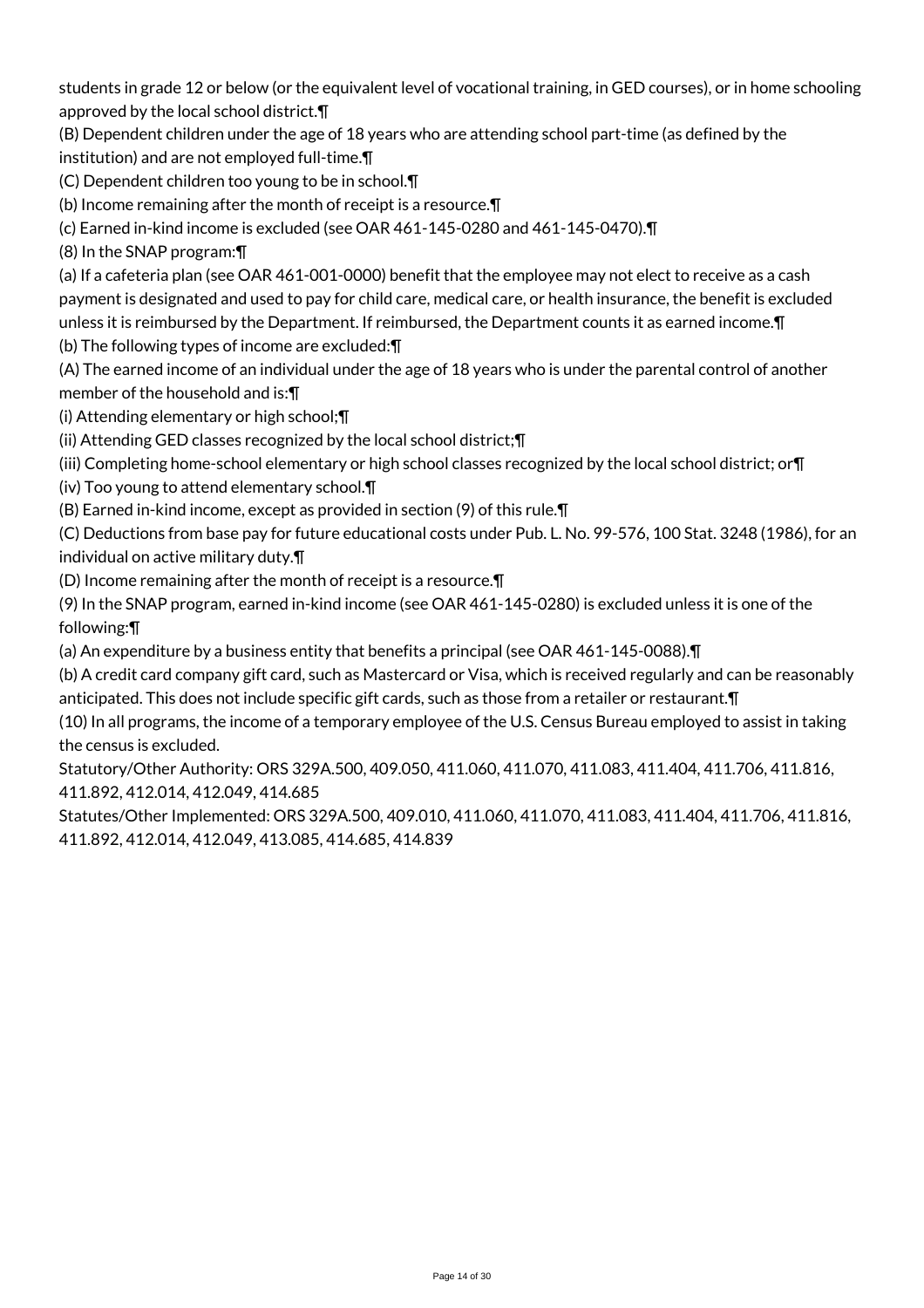#### NOTICE FILED DATE: 10/30/2020

RULE SUMMARY: OAR 461-145-0250 about Income-Producing Property; Not OSIP, OSIPM, or QMB, is being changed to remove reference to microenterprise.

CHANGES TO RULE:

## 461-145-0250

Income-Producing Property; Not OSIP, OSIPM, or QMB ¶

(1) In all programs except the REF, REFM, and TANF programs, income from income producing property (see OAR 461-001-0000) is counted as follows:¶

(a) If a member of the financial group (see OAR 461-110-0530) actively manages the property 20 hours or more per week, the income is treated in the same manner as self-employment income (see OAR 461-145-0910, 461- 145-0920, and 461-145-0930).¶

(b) If a member of the financial group does not actively manage the property 20 hours or more per week, the income is counted as unearned income with exclusions allowed only in accordance with OAR 461-145-0920. In the SNAP program, if the financial group owns more than one property, the exclusions for one property may not be used to offset income from a different property.¶

(2) In the REF, REFM, and TANF programs, income from income producing property is treated in the same manner as self-employment income (see OAR 461-145-0910, 461-145-0920, and 461-145-0930)¶

(3) The equity value (see OAR 461-001-0000) of income-producing property is treated as follows:¶

(a) In the EA and ERDC programs, it is excluded.¶

(b) In the SNAP program, it is counted as a resource except to the extent described in each of the following situations:¶

(A) If the property produces an annual countable (see OAR 461-001-0000) income similar to other properties in the community with comparable market value, the equity value of the property is excluded.¶ (B) The property is excluded under OAR 461-145-0600.¶

(C) The equity value of income-producing livestock, poultry, and other animals is excluded.¶

(D) If selling the resource would produce a net gain to the financial group of less than \$1,500, the equity value is excluded.¶

(c) In the REF, REFM, and TANF programs, it is counted as a resource, except that in the TANF program, it is excluded for a self-employed client participating in the microenterprise (see OAR 461-001-0025) component of the JOBS program.

Statutory/Other Authority: ORS 329A.500, 409.050, 411.060, 411.070, 411.083, 411.400, 411.404, 411.816, 412.049, 413.085, 414.685

Statutes/Other Implemented: ORS 329A.500, 409.010, 409.050, 411.060, 411.070, 411.083, 411.400, 411.404, 411.816, 412.049, 413.085, 414.685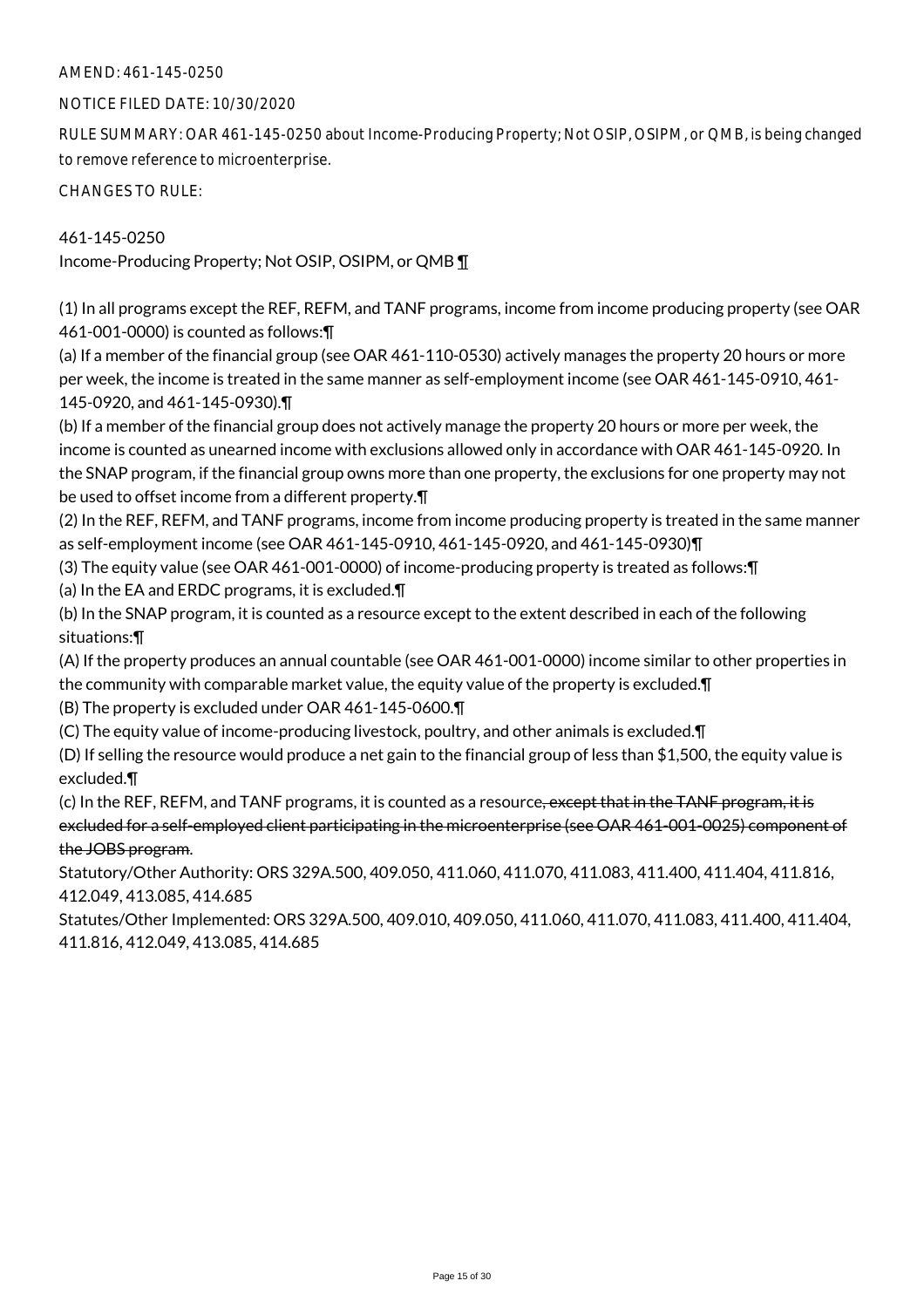#### NOTICE FILED DATE: 10/30/2020

RULE SUMMARY: OAR 461-145-0600 about Work-Related Capital Assets, Equipment, and Inventory, is being changed to remove reference to microenterprise.

CHANGES TO RULE:

## 461-145-0600

Work-Related Capital Assets, Equipment, and Inventory ¶

(1) As used in this rule:¶

(a) "Inventory" means goods that are in stock and available for sale to prospective customers.¶

(b) "Work-related equipment" means property essential to the employment or self-employment of a financial group (see OAR 461-110-0530) member. Examples are a tradesman's tools, a farmer's machinery, and equipment used to maintain an income-producing vehicle.¶

(2) A capital asset (see OAR 461-001-0000), other than work-related equipment (see section (1) of this rule) and inventory (see section (1) of this rule), is treated as follows:¶

(a) In the ERDC program, the equity value (see OAR 461-001-0000) of a capital asset is treated according to the rules for the asset.¶

(b) In the SNAP program, a capital asset used in a business is excluded as follows:¶

(A) Non-farm assets are excluded as long as the financial group is actively engaged in self-employment activities.¶

(B) Farm assets are excluded until one year after the date the individual quit self-employment as a farmer.¶ (c) In the REF, REFM, and TANF programs: $\overline{P}$ 

(A) For a self-employed client participating in the microenterprise component (see OAR 461-190-0197) of the JOBS program, the value of a capital asset is excluded.¶

(B) For all other clients, the value of a capital asset is counted according to the rules in this division of rules.¶

(d) In the OSIP, OSIPM, and QMB-DW programs, a capital asset is excluded.¶

(3) Work-related equipment is treated as follows:¶

(a) In the EA, ERDC, OSIP, OSIPM, QMB-DW, and SNAP programs, the equity value of work-related equipment is excluded.¶

(b) In the REF, REFM, and TANF programs: TH

(A) For a self-employed client participating in the microenterprise component of the JOBS program, the equity value of the equipment is excluded.¶

(B) For all other clients, the equity value of the equipment is treated as a resource.¶

(4) Inventory is treated as follows:¶

(a) In the EA, ERDC, OSIP, OSIPM, QMB-DW, and SNAP programs, inventory is excluded as long as the elient individual is engaged in self-employment activities.¶

(b) In the REF, REFM, and TANF programs: TH

(A) For a self-employed client participating in the microenterprise component of the JOBS program, the wholesale value of inventory remaining at the end of the semi-annual period covered in each income statement (see OAR 461-190-0197), less encumbrances, is counted as a resource.¶

(B) For all other clients, the wholesale value of inventory remaining at the end of a month, less encumbrances, is counted as a resource.

Statutory/Other Authority: ORS 409.050, 411.060, 411.070, 411.404, 411.816, 412.014, 412.049, 413.085, 414.685

Statutes/Other Implemented: ORS 409.010, 409.050, 411.060, 411.070, 411.117, 411.404, 411.816, 412.014, 412.049, 413.085, 414.685, 414.839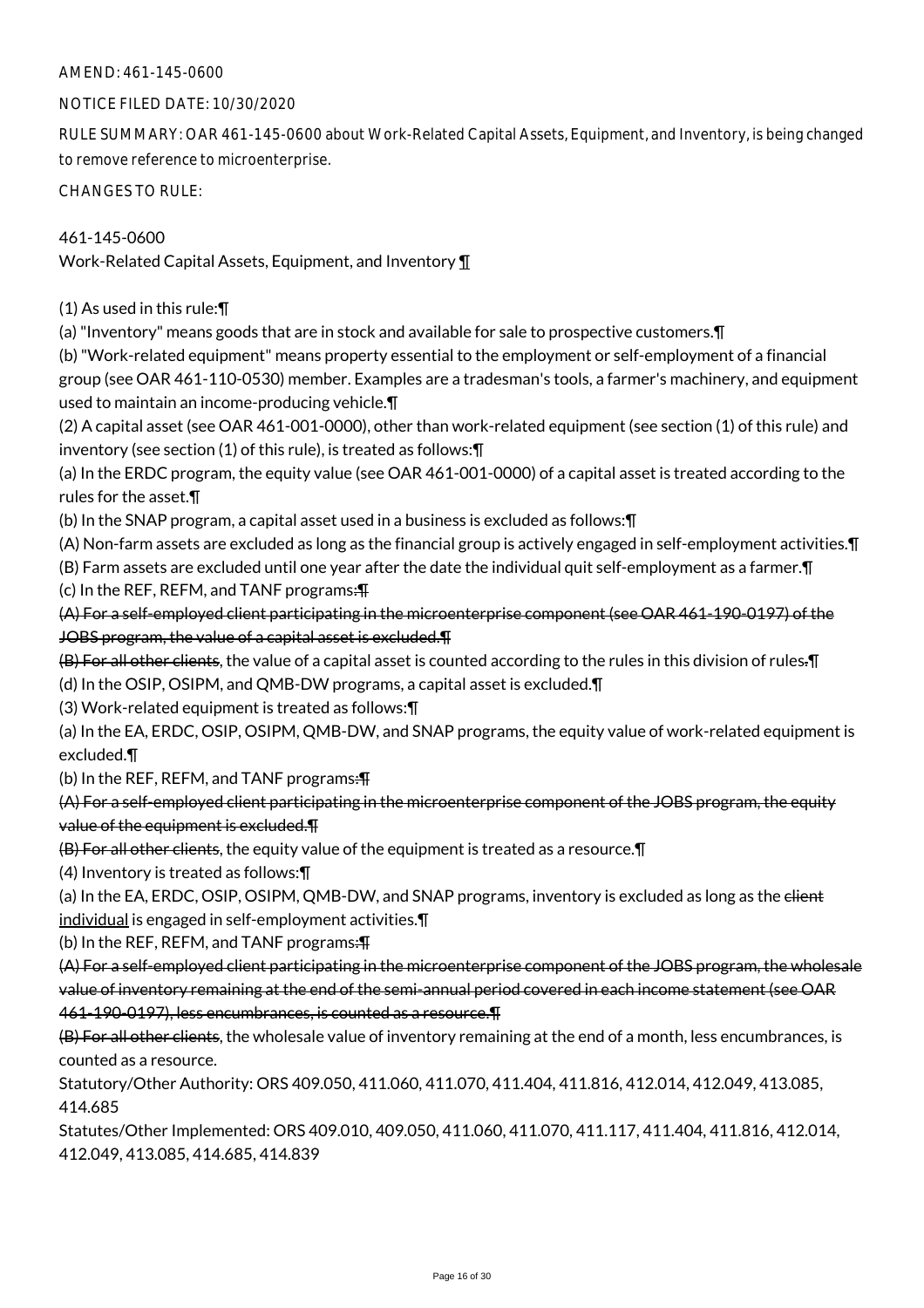## NOTICE FILED DATE: 10/30/2020

RULE SUMMARY: OAR 461-145-0910 about Self-Employment; General; Not OSIP, OSIPM, or QMB, is being changed to remove reference to microenterprise. It is also being amended to remove effective date terminology.

CHANGES TO RULE:

461-145-0910 Self-Employment; General; Not OSIP, OSIPM, or QMB ¶

## Retroactively effective July 6, 2020:¶

(1) Self-employment income is income resulting from an individual's business, trade, or profession, rather than from a salary or wage paid by an employer. An individual is considered self-employed if the individual meets the criteria in sections (2) or (3) of this rule. Except as noted in section (3) of this rule when an individual has established a corporation, determine if the individual is self-employed according to section (2) of this rule. If the individual has more than one self-employment business, trade, or profession, the income from each is determined separately.¶

(2) Except as provided in OAR 461-145-0250(1), an individual is self-employed for the purposes of this division of rules if the individual meets the requirements of one or more of (a), (b), or (c):¶

- (a) Files taxes as self-employed for their business on their personal taxes.¶
- (b) Is considered an independent contractor by the business.¶
- (c) Meets all the following criteria:¶
- (A) Is not required by the business to complete an IRS W-4 form;¶
- (B) Is not required to pay federal income tax or FICA payments from their paycheck(s);¶
- (C) Liability or worker's compensation insurance for the individual is not paid by the business;¶
- (D) Meets at least one of the following:¶
- (i) Creates or provides the products or services they sell, or¶
- (ii) Sets the price for the products or services they sell;¶
- (E) Is responsible for the business expense and losses; and¶
- (F) Receives profits from the business.¶
- (3) Notwithstanding section (2) of this rule:¶
- (a) Homecare Workers (see OAR 411-031-0020) paid by the Department are not self-employed.¶
- (b) Child care providers (see OAR 461-165-0180) paid by the Department, adult foster home providers (see OAR
- 411-050-0602) paid by the Department, realty agents, and individuals who sell plasma, redeem beverage
- containers, pick mushrooms for sale, or engage in similar enterprises are considered to be self-employed.¶
- (4) In the ERDC, REF, SNAP, and TANF programs, self-employment income, including income from a

microenterprise (see OAR 461-001-0000), is counted prospectively to determine eligibility (see OAR 461-001- 0000) as follows:¶

- (a) Self-employment income is annualized when it is:¶
- (A) Received during less than a 12-month period but is intended as a full year's income.¶

(B) From a business that has operated for a full year and the previous year is representative of what the income and costs will be during the budget month.¶

(b) Except in the ERDC program, self-employment income is treated as anticipated income when a financial group (see OAR 461-110-0530) begins self-employment and is unable to determine what the income and costs will be during the budget month.¶

(5) In the REFM program:¶

(a) Self-employment income is counted only if received in the month of application.¶

(b) If self-employment income counted in the month of application puts the applicant over the income limits for REFM, the income is calculated according to section (4) of this rule.¶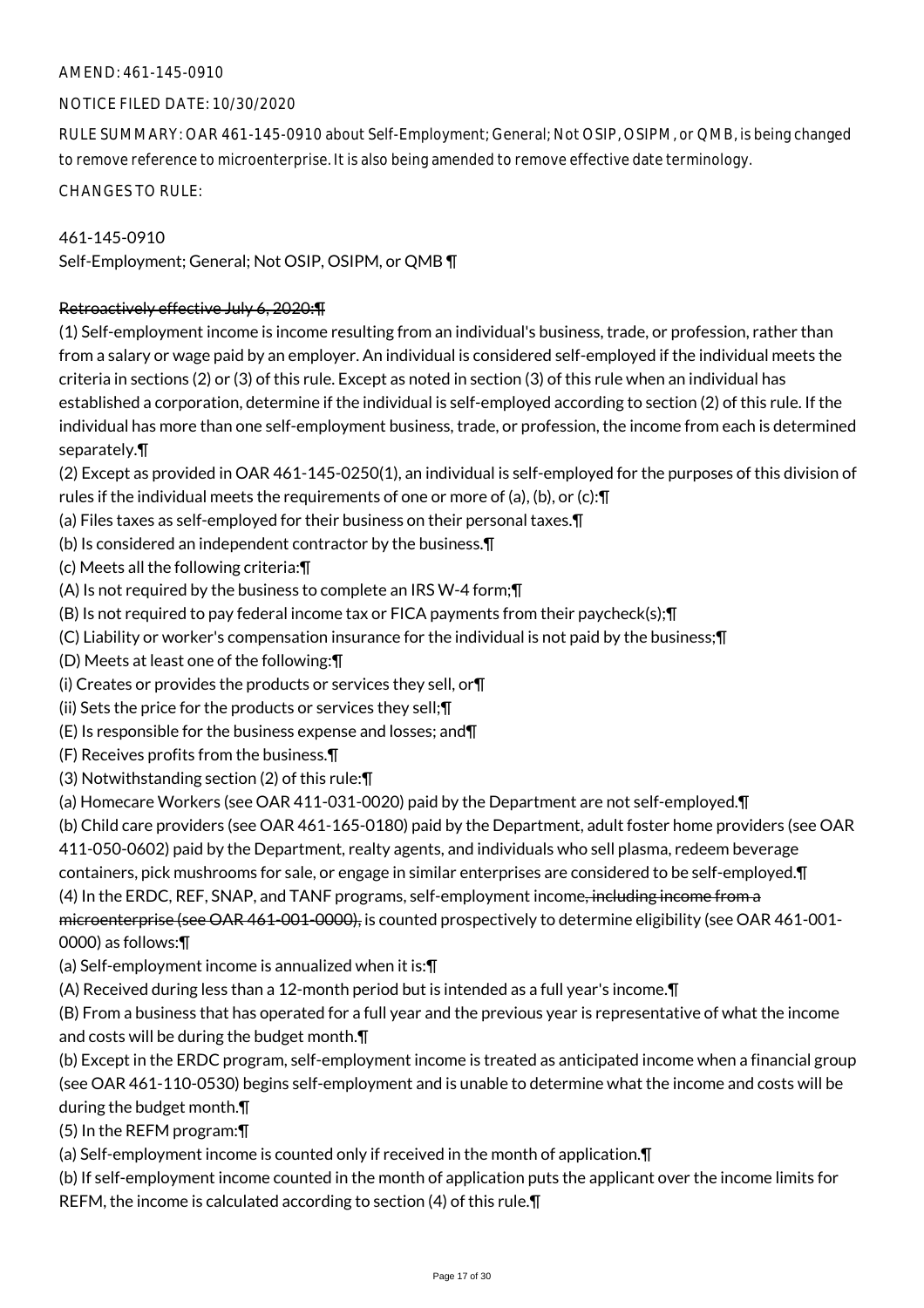(6) When determining the amount of countable (see OAR 461-001-0000) self-employment income, use gross receipts and sales, including mileage reimbursements, before costs.

Statutory/Other Authority: ORS 409.050, 411.060, 411.070, 411.404, 411.816, 412.006, 412.049, 413.085, 414.685

Statutes/Other Implemented: ORS 409.010, 409.050, 411.060, 411.070, 411.404, 411.816, 412.006, 412.049, 413.085, 414.685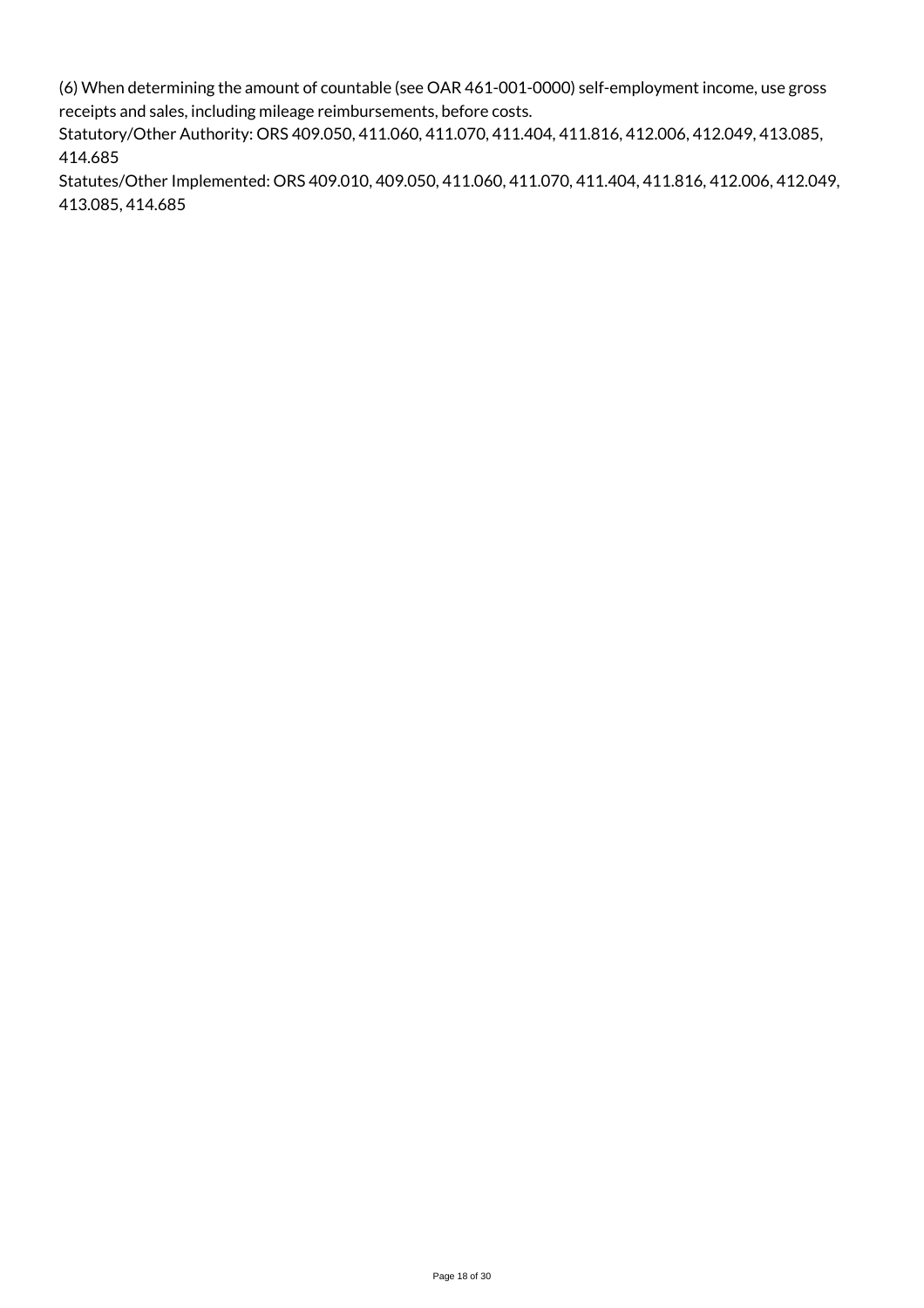#### NOTICE FILED DATE: 10/30/2020

RULE SUMMARY: OAR 461-145-0920 about Self-Employment; Costs that are Excluded to Determine Countable Income, is being changed to remove reference to microenterprise. It is also being amended to remove effective date terminology.

CHANGES TO RULE:

## 461-145-0920

Self-Employment; Costs Tthat Aare Excluded Tto Determine Countable Income ¶

(1) This rule explains how to determine which costs are excluded from gross self-employment income and is retroactively effective July 6, 2020.¶

(2) In all programs except the DSNAP, OSIP, OSIPM, and QMB programs, unless prohibited by section (4) of this rule, and subject to the provisions of sections (7) and (8) of this rule and OAR 461-145-0930, the necessary costs of producing self-employment income are excluded from gross sales and receipts including, but not limited to:¶ (a) Labor (wages paid to an employee or work contracted out).¶

(b) Materials used to make a product.¶

(c) In the SNAP program - principal and interest paid to purchase income-producing property (see OAR 461-001- 0000), such as real property, equipment, or capital assets. In all other programs, interest paid to purchase incomeproducing property, such as equipment or capital assets.¶

(d) Insurance premiums, taxes, assessments, and utilities paid on income-producing property.¶

- (e) Service, repair, and rental of business equipment, including motor vehicles, and property that is owned, leased, or rented.¶
- (f) Advertisement and business supplies.¶
- (g) Licenses, permits, legal, or professional fees.¶

(h) Transportation costs at 20 cents per mile, if the cost is part of the business expense. Commuting expenses to and from the worksite are not part of the business expense.¶

(i) Charges for telephone service that are a necessary cost for self-employment.¶

(j) Meals and snacks provided by family day care providers for children in their care, except the provider's own children. The actual cost of the meals is used if the provider can document the cost. If the provider cannot document the actual cost, the USDA meal reimbursement rates are used.¶

(k) Materials purchased for resale, such as cosmetic products.¶

(L) For newspaper carriers, the cost of newspapers, bags, and rubber bands.¶

(3) In the OSIP, OSIPM, and QMB programs, unless prohibited by section (5) of this rule, and subject to the provisions of sections (7) and (8) of this rule and OAR 461-145-0930, the necessary costs of producing selfemployment income are excluded from gross sales and receipts including, but not limited to:¶

- (a) Advertising.¶
- (b) Car and truck expenses.¶
- (c) Commissions and fees.¶
- (d) Contract labor.¶
- (e) Depletion.¶
- (f) Depreciation.¶
- (g) Employee benefit programs.¶
- (h) Insurance, other than health.¶
- (i) Mortgage interest.¶
- (j) Legal and professional services.¶
- (k) Office expenses.¶
- (L) Pension and profit-sharing plans.¶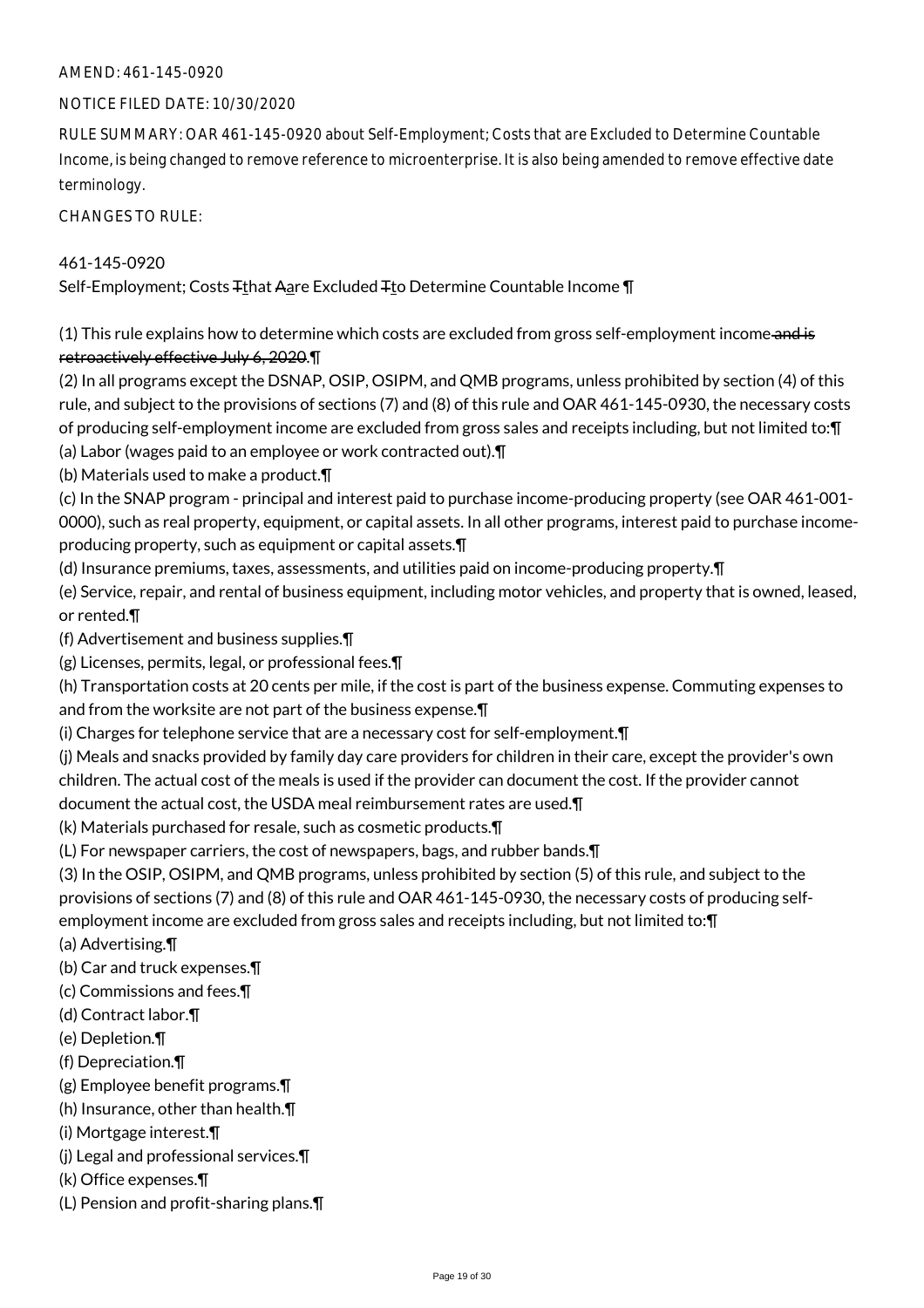(m) Rent or lease of vehicles, machinery, equipment, and other business property.¶

(n) Repairs and maintenance.¶

(o) Supplies.¶

(p) Taxes and licenses.¶

(q) Travel, meals, and entertainment.¶

(r) Utilities.¶

(s) Wages, less employment credits.¶

(t) Meals and snacks provided by family day care providers for children in their care, except the provider's own children. The actual cost of the meals is used if the provider is able to document the cost. If the provider is unable to document the actual cost, the USDA meal reimbursement rates are used.¶

(u) Materials purchased for resale, such as cosmetic products.¶

(v) For newspaper carriers, the cost of newspapers, bags, and rubber bands.¶

(4) In all programs except the OSIP, OSIPM, and QMB programs, the following costs are not excluded from gross sales and receipts:¶

(a) Business losses from previous months.¶

(b) Except in the SNAP program, payments on the principal of the purchase price of income-producing real estate and capital assets, equipment, machinery, and other durable goods.¶

(c) Federal, state, and local income taxes, draws or salaries paid to any financial group member, money set aside for personal retirement, and other work-related personal expenses, such as transportation, personal business, and entertainment expenses.¶

(d) Depreciation. For purposes of this section, "depreciation" means a prorated lessening of value assigned to a capital asset (see OAR 461-001-0000) based on its useful life expectancy and initial cost.¶

(e) Costs related to traveling to another area to seek business when there is no reasonable possibility of deriving income from the trip.¶

(f) Interest or fees on personal credit cards.¶

(g) Personal telephone charges.¶

(h) Shelter or utility costs associated with the individual's home, except as authorized by section (7) of this rule.¶

(5) In the OSIP, OSIPM, and QMB programs, the following costs are not excluded from gross sales and receipts:¶

(a) Federal, state, and local income taxes.¶

(b) Costs related to traveling to another area to seek business when there is no reasonable possibility of deriving income from the trip.¶

(c) Interest or fees on personal credit cards.¶

(d) Personal telephone charges.¶

(e) Shelter or utility costs associated with the individual's home, except as authorized by section (7) of this rule.¶ (6) In the DSNAP (461-101-0010) program, self-employment costs include out of pocket disaster-related expenses the household has paid or is expected to pay during the disaster benefit period authorized by FNS and where the expenses are not expected to be reimbursed during the disaster period. If the household has received or reasonably anticipates receiving a reimbursement for part or all of the expenses during the disaster benefit period, only the net expense to the household is deductible. The necessary costs of producing self-employment income are excluded from gross sales and receipts including, but not limited to:¶

(a) Damage or destruction to self-employment business.¶

(b) Equipment and supplies.¶

- (c) Disaster-damaged vehicle expenses.¶
- (d) Business property protection.¶
- (e) Storage.¶

(f) Clean-up.¶

(g) Costs paid by credit card are excluded unless the bill is also paid during the benefit period.¶

(h) Costs listed in (2) that are incurred during the disaster benefit period.¶

(7) The exclusions for items used for both business and personal purposes, such as automobiles and a residence,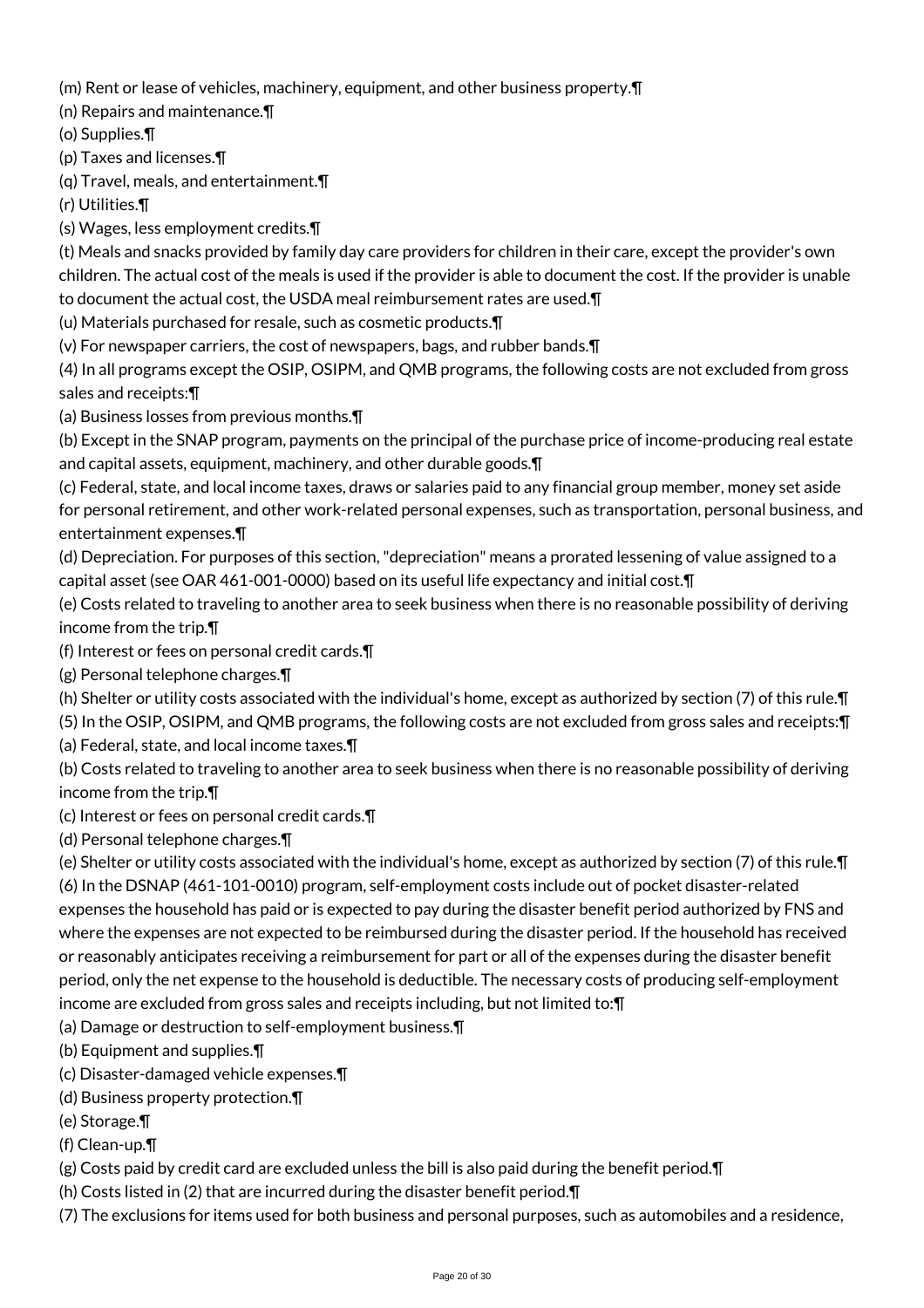including utilities, are limited by the following subsections:¶

(a) In the ERDC, OSIP, OSIPM, and QMB programs, the portion of the expense that is for business use only is excluded.¶

(b) In the SNAP program, costs are excluded for a separate office or shop located on the property used as a home, if the costs are billed separately from the residence. Costs for other items used for both business and personal use are excluded.¶

(8) If no member of the financial group (see OAR 461-110-0530) has been self-employed for a sufficiently long period to ascertain the costs of self-employment, the costs may be estimated.¶

(9) For an individual participating in the microenterprise component (see OAR 461-190-0197) of the JOBS program, costs are excluded according to this rule and general accounting principles, as applied by a certified public accountant, bookkeeping firm, or other entity approved by the Department.

Statutory/Other Authority: ORS 409.050, 411.060, 411.070, 411.404, 411.816, 412.006, 412.049, 413.085, 414.685

Statutes/Other Implemented: ORS 409.010, 409.050, 411.060, 411.070, 411.404, 411.816, 412.006, 412.049, 413.085, 414.685, 414.839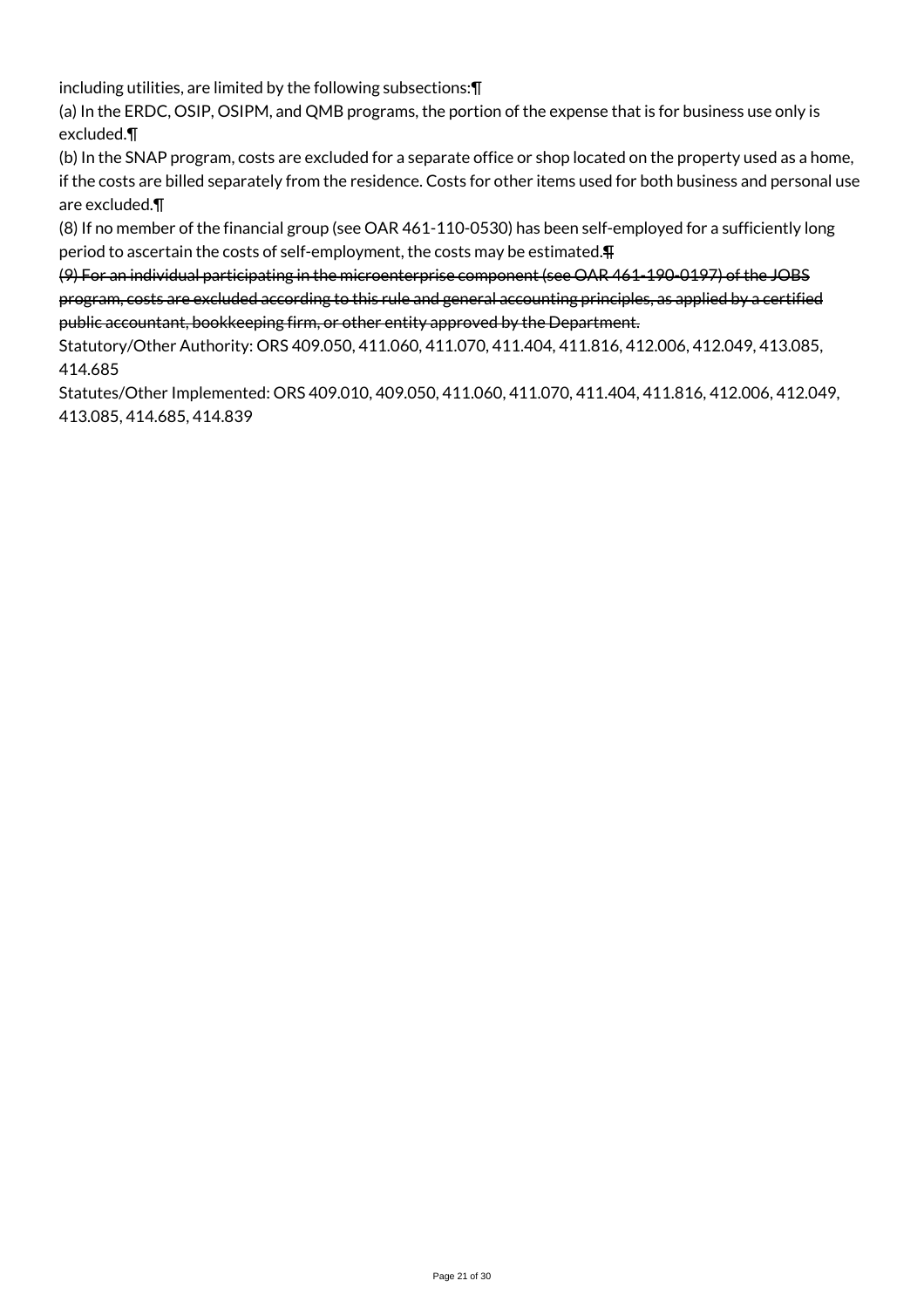#### NOTICE FILED DATE: 10/30/2020

RULE SUMMARY: OAR 461-145-0930 about Self-Employment; Determination of Countable Income, is being changed to remove microenterprise.

CHANGES TO RULE:

## 461-145-0930

Self-Employment; Determination of Countable Income ¶

This rule explains how different programs exclude and deduct costs from self-employment gross sales and receipts.¶

(1) The Department initially determines gross sales and receipts, including mileage reimbursements, minus any returns and allowances (before excluding or deducting any costs).¶

(2) In the ERDC program, if an individual claims an excludable cost permitted under OAR 461-145-0920, at least 50 percent of gross self-employment income is excluded. The maximum exclusion is the total excludable cost under OAR 461-145-0920.¶

(3) In the OSIP, OSIPM, and QMB programs, all costs permitted under OAR 461-145-0920 are excluded.¶ (4) In the REF, REFM, and REFMTANF programs, no costs are subtracted (excluded).¶

(5) In the SNAP program, if there are any costs permitted under OAR 461-145-0920, there is a deduction of 50 percent of gross self-employment income.¶

(6) In the DSNAP program, the Department allows all actual costs permitted under OAR 461-145-0920.¶ (7) In the TANF program:¶

(a) For an individual participating in the microenterprise (see OAR 461-001-0000) component of the JOBS program, costs are excluded according to OAR 461-145-0920 and general accounting principles, as applied by a certified public accountant, bookkeeping firm, or other entity approved by the Department.¶ (b) For all other individuals, no costs are subtracted (excluded).

Statutory/Other Authority: ORS 414.685, ORS 414.826, ORS 329A.500, 409.050, 411.060, 411.083, 411.404, 411.706, 411.816, 412.006, 412.049, 413.085

Statutes/Other Implemented: ORS 414.826, 7 CFR 280.1, ORS 329A.500, 409.010, 411.060, 411.083, 411.404, 411.706, 411.816, 412.006, 412.009, 412.049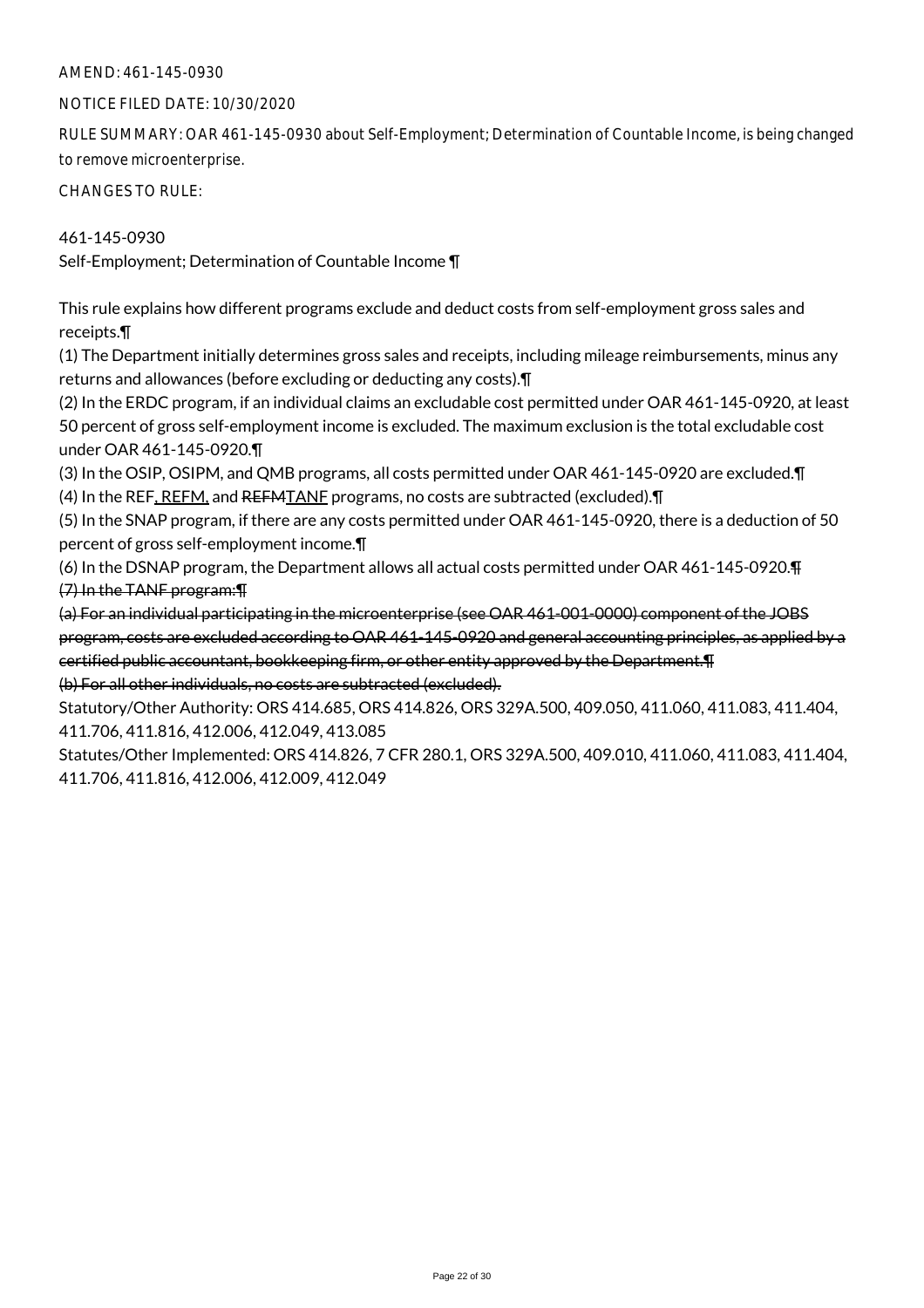## AMEND: 461-160-0160

#### NOTICE FILED DATE: 10/30/2020

RULE SUMMARY: OAR 461-160-0160 about Earned Income Deduction; REF, REFM, and TANF; is being amended to remove reference to microenterprise and to update verbiage.

CHANGES TO RULE:

461-160-0160 Earned Income Deduction; REF, REFM, and TANF 1

(1) In the REF, REFM, and REFMTANF programs, the earned income deduction authorized in this division of rules is allowed for each person in the financial group who has earned income. The earned income deduction is 50 percent of the client's gross earned income including self-employment income. The

(2) In the TANF program:¶

(a) For a self-employed client participating in the microenterprise component of the JOBS program, the earned income deduction for income earned in the microenterprise is 50 percent of the client's countable income calculated pursuant to OAR 461-145-0920 and 461-145-0930.¶

(b) For all other income, the earned income deduction is 50 percent of the clientindividual's gross earned income, including self-employment income.

Statutory/Other Authority: ORS 409.050, 411.060, 412.049 Statutes/Other Implemented: ORS 409.010, 411.060, 412.049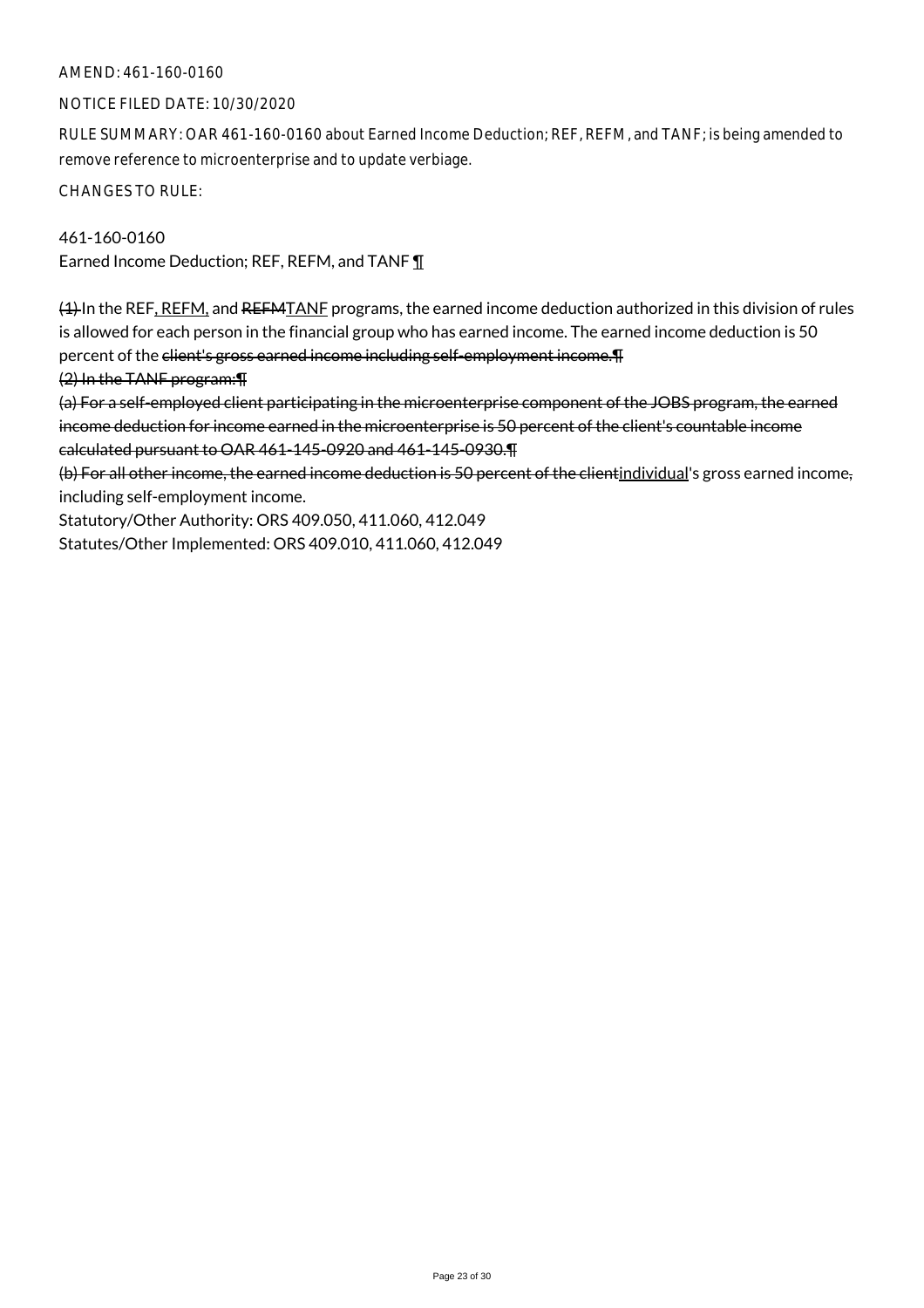## NOTICE FILED DATE: 10/30/2020

RULE SUMMARY: OAR 461-165-0010 about Legal Status of Benefit Payments is being amended to update terminology and make clear to whom refunded or rebate benefits are given. It is also being amended to make clear when benefits are considered issued for both EBT and non-EBT.

CHANGES TO RULE:

## 461-165-0010

Legal Status of Benefit Payments ¶

(1) Under Oregon law, cash benefits are not subject to assignment, transfer, garnishment, levy, or execution, as long as they can be identified as program payments and are separate from other money in the client's possession.¶ (2) Except for electronic benefit transfer (EBT), the Department considers a benefit issued if the check has been handed to the client in the branch officeor vendor, or mailed to the client or vendor. The Department considers a benefit issued, and received by the client, when a direct check deposit is made to the client's or vendor's bank account.¶

(3) Cash benefits subject to refund or rebate (see OAR 461-145-0435) by a vendor are to be issued by the vendor to the client.¶

(4) For EBT, the Department considers benefits issued and received when an EBT card and personal identification number (PIN) have been issued in person to the client, or the EBT card and PIN have been received by the client in the mail during conversion, and the benefits have been deposited to the client's EBT account. T

(a) Benefits issued by EBT remain available for client access for 12 calendar months from the date of issuance.¶ (b) The EBT system expunges unused benefits after 12 calendar months. These unused benefits are not restored to the client.¶

(45) Benefits, once issued, are unrestricted and do not require accountability for individual expenditures or amounts, unless limited elsewhere in rule.¶

(5) In the TA-DVS program, in addition to section (2) of this rule, a payment issued on behalf of a client is considered to be issued if the Department has mailed or hand delivered the payment. Benefits in the TA-DVS program are restricted to uses outlined in OAR 461-135-1230.¶

(6) In the REF program:¶

(a) Cash benefits are provided to help meet the basic needs of low-income refugees and may not be used in any electronic benefit transfer transaction (see section (10) of this rule) in--¶

(A) Any liquor store (see section (10) of this rule);¶

(B) Any casino, gambling casino, or gaming establishment (see section (10) of this rule);¶

(C) Any retail establishment which provides adult-oriented entertainment in which performers disrobe or perform

in an unclothed state for entertainment; or¶

(D) Any marijuana dispensary.¶

(b) The Department will take steps to ensure clientindividuals have adequate access to their cash benefits. [I]

(7) In the SFPSS and TANF programs:¶

(a) Cash benefits are provided to help meet the basic needs of low-income families with dependent children (see

OAR 461-001-0000) and may not be used in any electronic benefit transfer transaction in--¶

(A) Any liquor store;¶

(B) Any casino, gambling casino, or gaming establishment;¶

(C) Any retail establishment which provides adult-oriented entertainment in which performers disrobe or perform in an unclothed state for entertainment; or¶

(D) Any marijuana dispensary.¶

(b) The Department will take steps to ensure client individuals have adequate access to their cash benefits. [

(8) For purposes of sections (6) and (7) of this rule:¶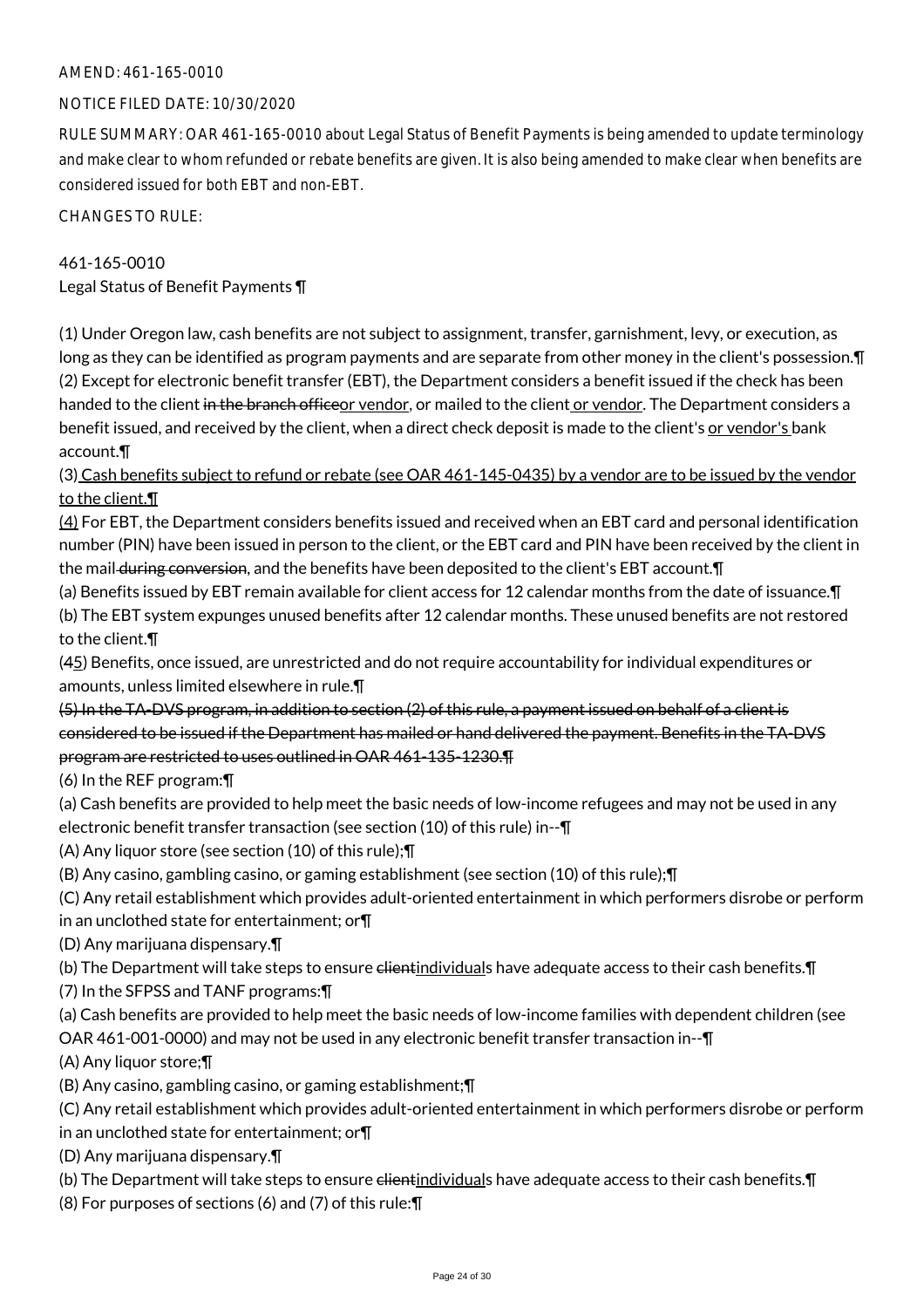(a) "Liquor store" means any retail establishment which sells exclusively or primarily intoxicating liquor. Such term does not include a grocery store which sells both intoxicating liquor and groceries including staple foods (as defined in section 3(r) of the Food and Nutrition Act of 2008 (7 U.S.C. 2012(r))). The term "liquor" includes alcoholic beverages broadly, including beer and wine.¶

(b) "Casino, gambling casino, or gaming establishment" means an establishment with a primary purpose of accommodating the wagering of money, and does not include--¶

(A) A grocery store which sells groceries including such staple foods and which also offers, or is located within the same building or complex as, casino, gambling, or gaming activities; or¶

(B) Any other establishment that offers casino, gambling, or gaming activities incidental to the principal purpose of the business.¶

(c) "Electronic benefit transfer transaction" means the use of a credit or debit card service, automated teller machine, point-of-sale terminal, or access to an online system for the withdrawal of funds or the processing of a payment for merchandise or a service.¶

(A) "Electronic benefit transfer transaction" includes transactions in Oregon, outside Oregon, and on tribal lands.¶ (B) "Electronic benefit transfer transaction" includes using or accessing cash benefits in a private bank account. Statutory/Other Authority: ORS 409.050, 411.060, 411.070, 411.816, 412.006, 412.014, 412.049

Statutes/Other Implemented: ORS 409.010, 409.050, 411.060, 411.070, 411.117, 411.816, 411.837, 412.006, 412.014, 412.049, 412.151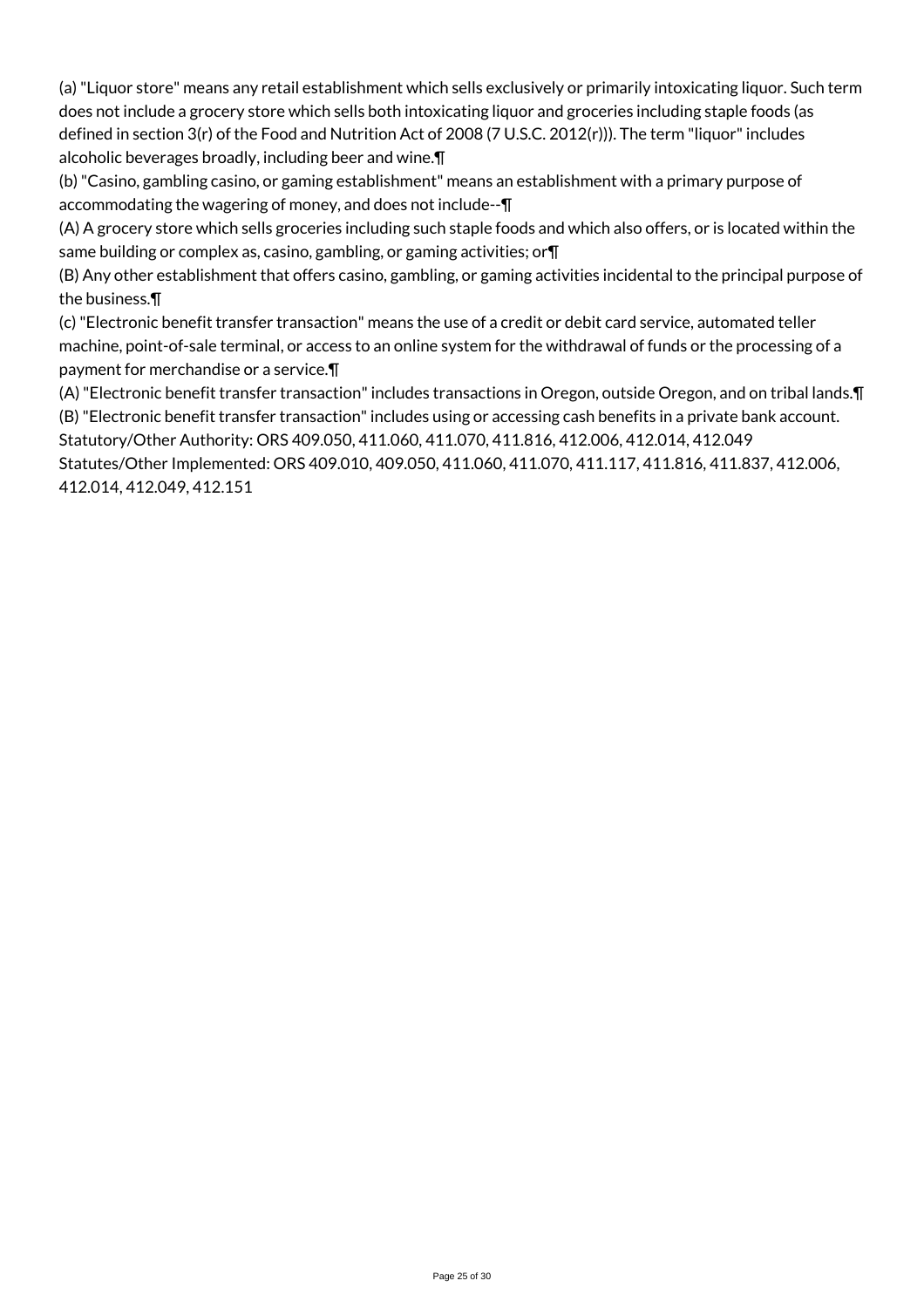#### AMEND: 461-190-0197

#### NOTICE FILED DATE: 10/30/2020

RULE SUMMARY: OAR 461-190-0197 about Microenterprise Component, is being amended to remove all microenterprise information, to add the definition of microenterprise, and to add the microenterprise component ending date.

CHANGES TO RULE:

461-190-0197

Microenterprise Component Closure Effective December 31, 2020 ¶

(1) The microenterprise component is a component in which a TANF client who is self-employed (see OAR 461- 145-0910) can meet participation requirements of the JOBS program by working in a microenterprise (see 461- 001-0000).¶

(2) The Department will authorize a client to participate in the microenterprise component if the client is selfemployed in a microenterprise and provides the Department with: [4]

(a) A business plan for the microenterprise; and¶

(b) Approval of the business plan by an expert third party entity such as the United States Small Business Administration, a member program of the Oregon Microenterprise Network, the Service Corps of Retired Executives (SCORE), or an entity approved by the Department.¶

(3) The business plan required by section (2) of this rule must include provisions for review of the client's progress in the microenterprise by the approving entity.¶

(4) The Department may require a client to participate in other JOBS activities while participating in the microenterprise component. A client participating in the microenterprise component must:For the purposes of this rule, "microenterprise" means a sole proprietorship, partnership, or family business with fewer than five employees and capital needs no greater than \$35,000.¶

(a2) Participate in  $t$ The microenterprise component for the number of hours required by the rules of the JOBS  $pP$ rogram; or¶

(b) Participate in the microenterprise component and other JOBS activities identified in the case plan for the number of hours required by the case plan.¶

(5) A client participating in the microenterprise component must provide semiannually to the Department a statement of the client's income prepared by a certified public accountant, bookkeeping firm, or other entity approved by the Department according to generally accepted accounting principles and OAR 461-145-0920.¶ (6) The Department will not authorize JOBS funds to be used for equipment, supplies, wages, or other business expenses that support the microenterprise ends for all individuals effective December 31, 2020.

Statutory/Other Authority: ORS 411.060, 412.049

Statutes/Other Implemented: ORS 411.060, 412.049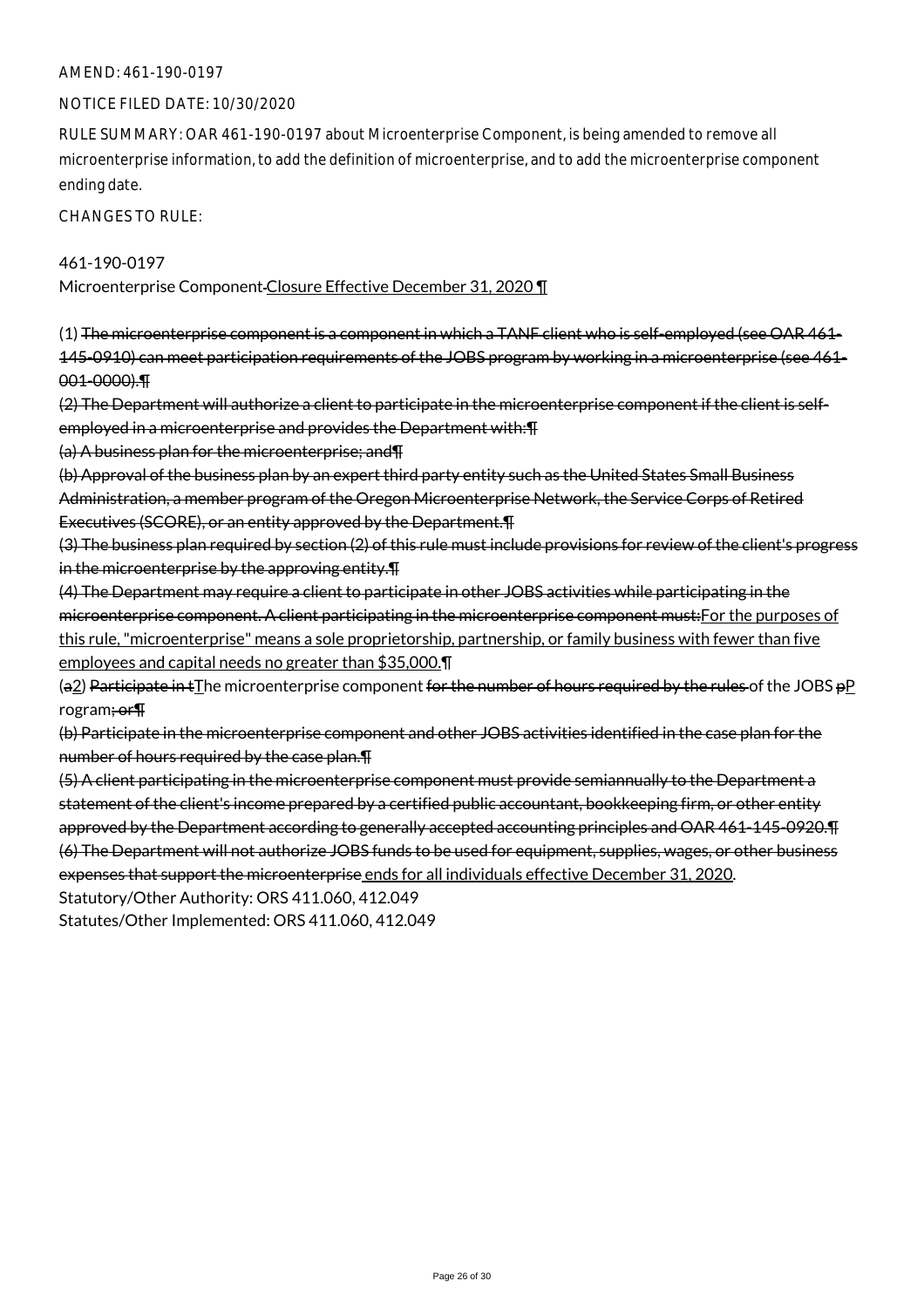## AMEND: 461-190-0211

## NOTICE FILED DATE: 10/30/2020

RULE SUMMARY: OAR 461-190-0211 about Case Plan Activities and Standards for Support Services Payments; JOBS, Pre-TANF, REF, REP, SFPSS, TANF; is being amended to change a rule reference and update terminology.

CHANGES TO RULE:

## 461-190-0211

Case Plan Activities and Standards for Support Service Payments; JOBS, Pre-TANF, REF, REP, SFPSS, TANF ¶

In the JOBS, Pre-TANF, REF, REP, SFPSS, and TANF programs, notwithstanding any other administrative rule in chapter 461 and subject to the availability of state and federal funding, the following special provisions apply:¶ (1) Support services (see OAR 461-001-0025) payments are available to the following individuals who are eligible (see OAR 461-130-0310) to engage in a case plan (see OAR 461-001-0025):¶

(a) An individual who is an adult parent, needy caretaker relative (see OAR 461-001-0000), teen parent (see OAR 461-001-0000), or a minor parent (see OAR 461-001-0000) who is head of household; receiving TANF who is not otherwise exempt (see OAR 461-130-0305) and in accordance with participation requirements in OAR 461-130- 0310.¶

(b) An individual who is a recipient of Pre-TANF or SFPSS programs.¶

(c) An individual who is a JOBS volunteer (see OAR 461-130-0310) and has a JOBS case plan.¶

(d) Subject to the limitations in section (8) of this rule, an individual who is receiving REF and participating in REP, who is not otherwise exempt (see OAR 461-130-0305).¶

(2) In approving JOBS program or REP program support services payments, the Department must consider lower cost alternatives. This rule is not intended to supplant Department funding with other funding that is available in the community. The expectation of the Department is that Department staff and individuals work collaboratively to seek resources that are reasonably available to the individual in order to participate in activities.¶

(3) Payment for support services are provided when:¶

(a) Necessary to participate in an approved activity (see OAR 461-001-0025) specified in the individual's case plan;¶

(b) Authorized in advance; and¶

(c) All other provisions of this rule are met.¶

(4) A Department approved activity is eligible for support services payments, except for the following activities:¶

(a) Family Support & Connections,¶

(b) Retention services,¶

(c) Microenterprise (see OAR 461-001-0000190-0197), and

(d) Stabilized living (see OAR 461-001-0025).¶

(5) In the JOBS, Pre-TANF, SFPSS, and TANF programs, the Department may provide payments for support services for eligible individuals engaged in an approved activity specified in the individual's case plan, subject to provisions in sections (1)(a) through (1)(d) of this rule. Support services payment types are described as follows and are subject to the following limitations:¶

(a) JOBS Incidentals: In kind goods or items provided to individuals by the office to support the goals of the family while participating in the JOBS program.¶

(b) Bus Pass/Tickets: Bus tickets or pass that are issued in person out of office.¶

(c) Bus Payment: Payments issued to the individual to pay for public transportation. Requests for recurring bus payments may not exceed six consecutive months of issuance per request. If the individual's eligibility changes during the six months of recurring payments, timely continuing benefit decision notice (see OAR 461-001-0000) must be sent.¶

(d) Gas Payment: Payments for an individual to pay for transportation costs incurred in travel to and from an approved activity. Requests for recurring gas payments may not exceed six consecutive months of issuance per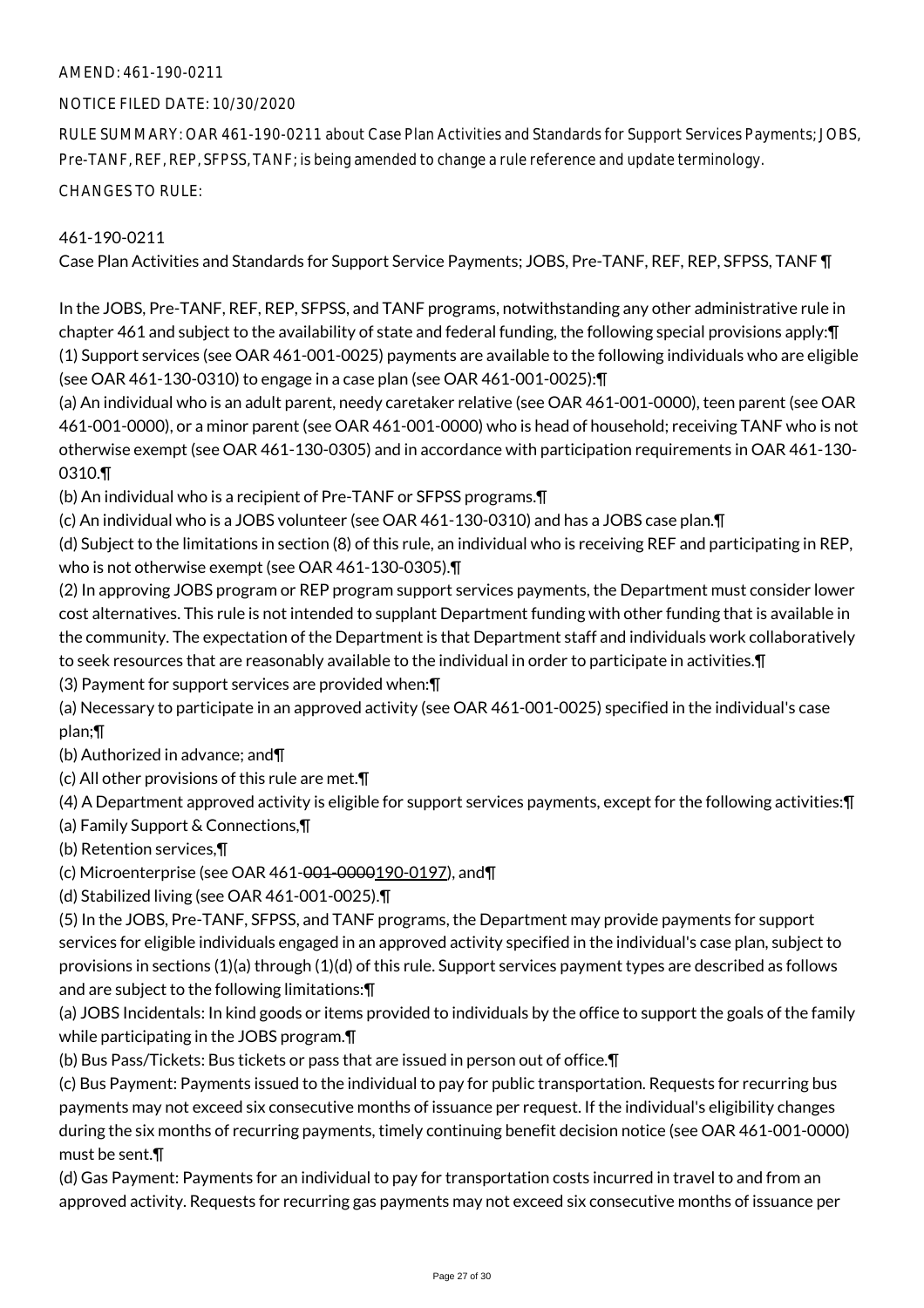request. If the individual's eligibility changes during the six months of recurring payments, timely continuing benefit decision notice (see OAR 461-001-0000) must be sent.¶

(e) Child Care: Payments for child care, as limited by OAR 461-160-0040, if necessary to enable individuals to participate in an approved activity specified in the individual's case plan. If authorized, payment for child care is: [7] (A) The lesser of the actual rate charged by the care provider and the rate established in OAR 461-155-0150. The Department rate for children in care less than 158 hours in a month is limited by OAR 461-155-0150.¶ (B) The minimum hours necessary, including meal and commute time, for the individual to participate in an

approved activity.¶

(f) Clothing: Payments for clothing items to support the individual to engage in an approved activity.¶ (g) Moving Expense/Relocation: Payments for housing and utilities expenses. Payments are subject to the following:¶

(A) Except as provided in paragraph (C) of this subsection, each payment type (such as rent, mortgage, utility bill, storage fees) is limited to two months per benefit group (see OAR 461-110-0750).¶

(B) Except as provided in paragraph (C) of this subsection, this payment is limited to \$3,000 per benefit group for each three-month period.¶

(C) With prior manager approval upon verification that an individual has greater needs to stabilize a living situation or prevent homelessness, the Department may approve payments that exceed the limits in paragraphs (A) and (B) of this subsection.¶

(h) Grooming Needs: Payments for grooming needs for an approved activity.¶

(i) Professional Fees: Payments for professional fees to support the case plan.¶

(j) Tools/Equipment: Payments for equipment or tools an individual needs to accept a job offer, or for a workrelated activity.¶

(k) Books/Supplies: Payments for books and supplies an individual needs to engage in an educational activity, including vocational training (see OAR 461-001-0025).¶

(l) Vocational Training: Payment for tuition and other educational costs for vocational training and self-initiated training (see OAR 461-001-0025), excluding payments for books and supplies. Payments are subject to the following:¶

(A) Tuition payments for a vocational training activity are limited to single payments by session as defined by the educational or vocational training entity, such as a term, semester, or quarter.¶

(B) Tuition payments for a self-initiated training activity are limited to payments provided through the Education and Training Pilot Program established in HB 2032. These payments will be issued via the contracted partner.¶ (C) For tuition payments, lower cost alternatives, as described in section (2) of this rule, must be explored, including the individual pursuing financial aid and other sources of assistance.¶

(m) Auto Expenses: Payments for auto expenses, repairs, or car insurance to support the goals specified in the individual's case plan. Payments for auto expenses are subject to the following limitations:¶

(A) Payments for vehicle repairs may be authorized at the discretion of the district if the cost to repair the individual's vehicle is reasonable in relation to the value of the vehicle and the minimum necessary repairs.¶

(B) Payments for car insurance may be authorized for no more than two months in a 12-month period.¶

(n) Other Payments: When the need is identified and no other sources are available, the Department may provide

other payments needed --¶ (A) To look for work.¶

(B) To accept a job offer.¶

- (C) To attain a high school diploma or GED.¶
- (D) That are not otherwise restricted , with manager approval.¶
- (o) None of the following payments are allowed:¶
- (A) Medical Assistance or medical services.¶
- (B) Mental health services.¶
- (C) Alcohol and drug treatment services.¶
- (D) Professional Services.¶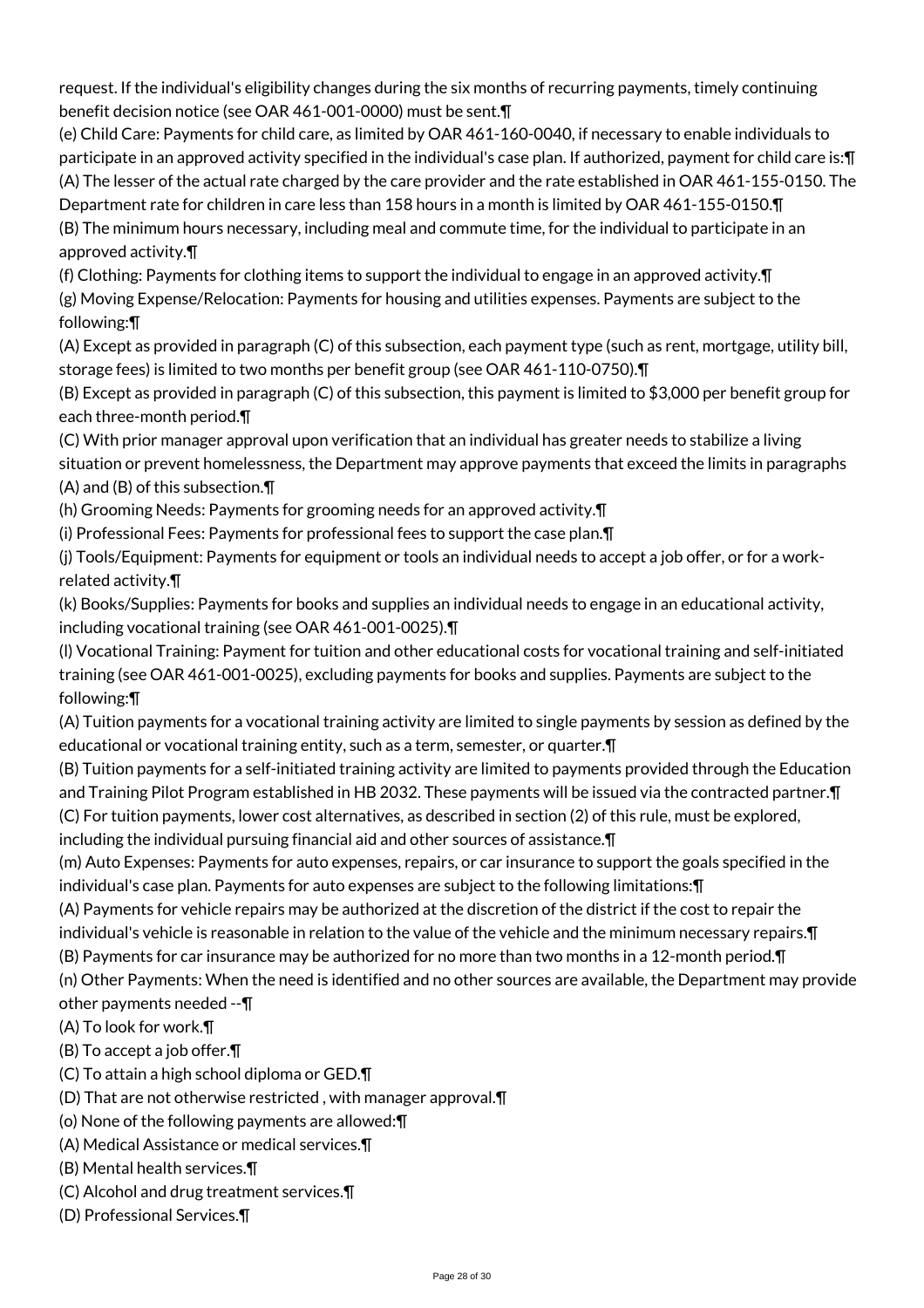(E) Non-essential items.¶

(F) Television and cable.¶

(G) Fines, reinstatement fees, restitution, legal fees, civil fees, court costs, or other costs associated with a penalty.¶

(H) Purchase of a car, recreational vehicle, or motor home.¶

(I) Any payments described in this rule for individuals employed in, seeking employment in, or engaged in an illegal activity (see OAR 461-120-0215).¶

(J) Pet-related costs.¶

(K) ERDC co-payments.¶

(6) The Department may require an individual to provide verification of a need for, or costs associated with,

support services prior to approval and issuance of payments if verification is reasonably available. [1]

(7) The Department may reduce, close, or deny in whole or in part a request for support services payments in the following circumstances:¶

(a) The purpose for the payments is not related to the individual's case plan.¶

(b) The individual is failing to comply with the case plan or disqualified, unless the payments in question are necessary for the individual to demonstrate cooperation with the individual's case plan.¶

(c) The individual disagrees with support services payments offered or made by the Department as outlined in the individual's case plan.¶

(8) In the REF and REP programs, the Department may provide payments for support services for individuals eligible for REP engaged in an approved activity specified in the individual's case plan, subject to provisions in section (1)(e). Support services are subject to the following limitations:¶

(a) Transportation. The Department may provide payments to an individual when transportation costs is for travel to and from an approved REP activity. Payments are only for the cost of public transportation or fuel costs. For fuel costs the individual providing the transportation must report having a valid driver's license and vehicle insurance..¶

(b) Other Payments. When the need is identified and no other sources are available, the Department may provide other payments needed -¶

(A) To accept a job offer.¶

(B) For books and supplies to complete a an approved educational activity.¶

(c) All other payments are not allowed.

Statutory/Other Authority: ORS 409.050, 411.060, 411.070, 411.121, 412.006, 412.009, 412.014, 412.049, 412.124

Statutes/Other Implemented: ORS 412.016, 412.049, 412.084, 412.124, ORS 291.003, 409.010, 409.040, 411.060, 411.070, 411.121, 412.001, 412.002, 412.006, 412.009, 412.011, 412.014, 45 CFR 233.20